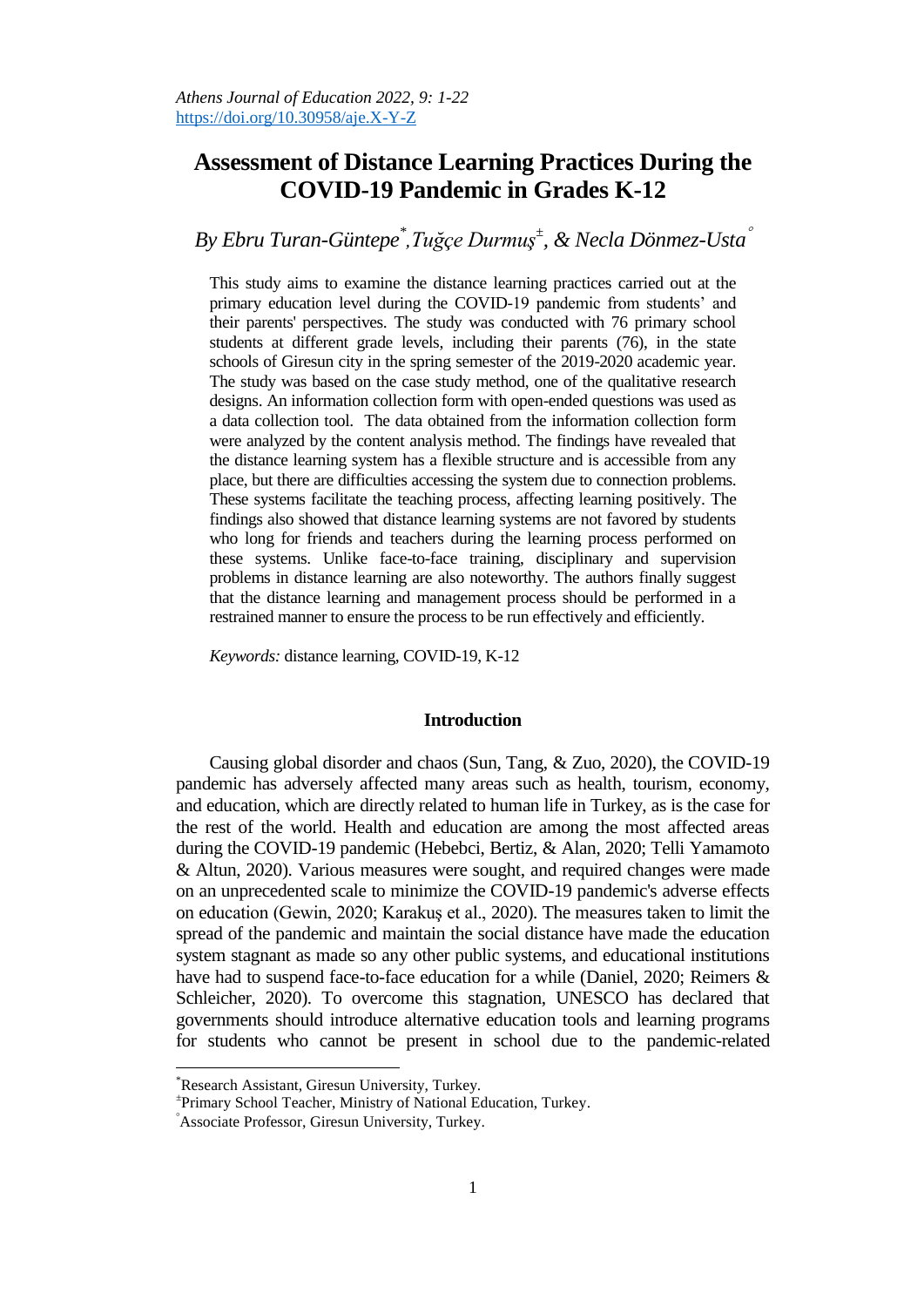emergency (Huang et al., [2020\)](https://www.tandfonline.com/doi/full/10.1080/1475939X.2020.1856178). Accordingly, educational activities have been digitized on the Internet, and teachers and students have been supported by distance learning, where they can use information technologies without any time and place restriction (Sulkowski, [2020;](https://onlinelibrary.wiley.com/doi/full/10.1111/hequ.12314?casa_token=9lAZcTxZKzEAAAAA%3AU2mElN7g9dREYKHUG15B9lYbs9tGNHdthsElqrIWoAlj0IeAWlnvht9zlHepFbwG8z7CUeb_o1TYUv0p#hequ12314-bib-0057) Hodges et al., [2020;](https://onlinelibrary.wiley.com/doi/full/10.1111/hequ.12314?casa_token=9lAZcTxZKzEAAAAA%3AU2mElN7g9dREYKHUG15B9lYbs9tGNHdthsElqrIWoAlj0IeAWlnvht9zlHepFbwG8z7CUeb_o1TYUv0p#hequ12314-bib-0021) Tian et al., [2020;](https://onlinelibrary.wiley.com/doi/full/10.1111/hequ.12314?casa_token=9lAZcTxZKzEAAAAA%3AU2mElN7g9dREYKHUG15B9lYbs9tGNHdthsElqrIWoAlj0IeAWlnvht9zlHepFbwG8z7CUeb_o1TYUv0p#hequ12314-bib-0058) Sözen, 2020; Balaman & Tiryaki, 2021). Additionally, UNESCO underlined that governments should provide digital resources to students, establish radio and television channels to broadcast education, including digital resources in educators' curricula (UNESCO, 2020).

Distance learning is a system developed based on individuals' deprivation of sufficient opportunities, materials, and teachers to ensure their education (Newby, Stepich, Lehman, & Russell, 2006). Such individuals desire to develop themselves culturally, academically, and professionally and have physical discomfort or disability with restricted access to education stemming from a physical distance (Sözen, 2020). Compared to face-to-face education, the distance learning process has such advantages as providing access to information to large masses without time and space restrictions, promoting flexible educational process with rich content (Bates, 2015), enabling learners to learn at their individual pace, providing easy and fast access to information (Moore & Kearsley, 2012), and reducing training costs (Bakioğlu & Can, 2014). However, lack of individual interaction and socialization (Tryon & Bishop, 2009), learning difficulties experienced in applied lessons, the reliability of measurement and evaluation, and technology addiction can be counted as drawbacks Although all these distance learning processes have similarities with face-to-face learning media, changing teacher/ student roles and classroom conditions in distance education are of importance. Also, the platforms to be used in the distance education process should be structured according to the purpose, content, method, and needs, and expectations of the student (Turan-Güntepe, 2020).

#### **Distance Learning at K-12 Level During the COVID-19 Pandemic**

Distance learning, which offers educational opportunities for large masses in various circumstances, has played a unique role in maintaining education with diverse tools during the pandemic process in Turkey, as was the case in other countries. In this sense, the courses, contents, and materials created on the online EBA platform, an integral part of the distance learning system, were made available to the students, enabling the systemic education performance (Kapıdere & Çetinkaya, 2017; Özer, 2020). Two weeks following the schools' closure due to the pandemic, three new TV channels were introduced for distance learning: EBA Primary School, EBA Secondary School, and EBA High School. Weekly course programs are structured, and regular training is given to students via the Turkish Radio and Television Corporation (TRT) and EBA TV. The EBA content portal [\(www.eba.gov.tr\)](http://www.eba.gov.tr/) allowed easy access to EBA TV both on television and on the Internet.

Distance education in Turkey first started with asynchronous courses on TV, and then synchronous courses were included in the education system. As of April 27, 2020, all students from the third grade to the twelfth grade have started to get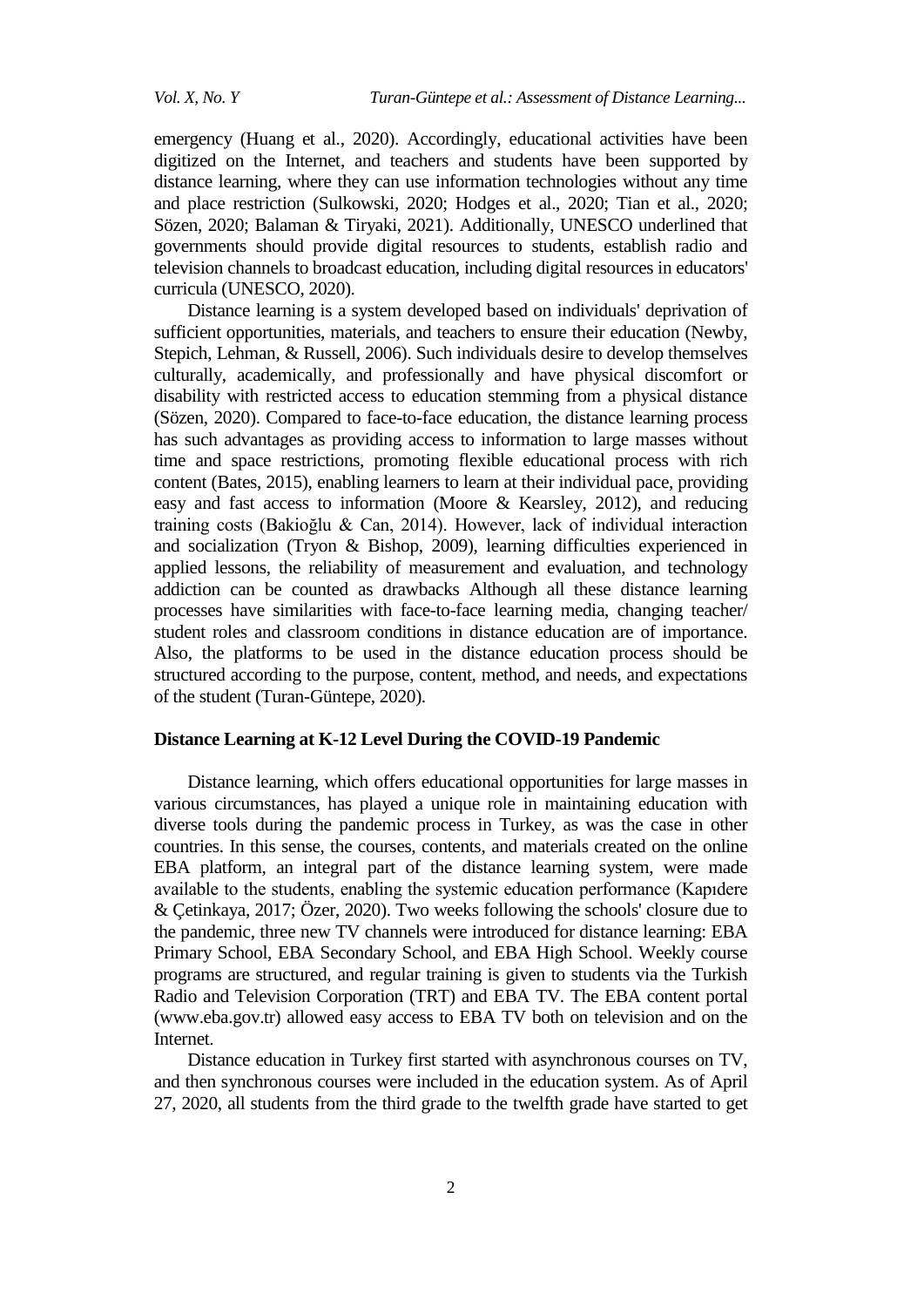daily synchronized lessons at different times of weekdays. To access these courses, teachers and students should create their respective EBA user accounts. Following the teachers' signing in EBA, they can give synchronized lessons defined by the school administrators, and then their students can attend the synchronized lessons defined by the teachers when they (the former) log in with their usernames. Synchronous lesson software available to teachers has features such as whiteboard application, screen sharing, turning on/off student voices, managing students' media sharing, drawing permissions, and their webcam use. Teachers can assign homework to students at the end of the synchronous lessons via the EBA system using methods like lecture videos and multiple-choice questions (MEB, 2020a). Accordingly, the EBA platform is used especially for asynchronous education, while the EBA TV, EBA live classroom, and alternative applications are preferred for synchronous education at the K-12 level during the pandemic (MEB, 2020b). MEB, which also includes artificial intelligence technologies in the distance learning process, has created the "EBA Assistant program" to instantly answer students' and parents' questions about distance learning and answered their questions directly (MEB, 2020c). Additionally, the smart guidance module called "Academic Support" has been introduced to the 11th and 12th grades. Thanks to this module, students were directed to lecture topics and videos or question-solving activities in line with their goals (YEĞİTEK, 2020).

#### **Stakeholder Roles in Distance Learning**

As educators, teachers need to be aware of their roles in distance learning, developing their qualifications for these roles. Berge (1995) stated, in this sense, that for the learning-teaching process to be successful, adequate attention should be paid to pedagogical, social, administrative, and technical roles. The following teacher-related issues are reviewed under the pedagogical roles such as making new instructional designs in accordance with the nature of distance learning, ensuring interaction within the teaching community, keeping students motivated at a high level, combining current technologies with teaching methods, and organizing assessment tools in the teaching process. Social roles cover certain roles like promoting students' level of social interactions with each other, creating sense of community, attaining sufficient knowledge about the curriculum, and guiding students. Some examples of the teacher's technical roles in the distance learning process can be cited as their ability to use current technologies without technical problems, providing support to students in case of such problems, performing skills like lesson planning, preparation, and management in terms of managerial roles (Liu, Hertzmann, & Popović, 2005).

As teachers' roles, students' roles have also changed in the distance learning circumstances. Distance learning platforms require students to participate in learning activities in online environments, interact with the teacher and other learners, and become a member of the learning group by participating in discussions. Also, students' taking responsibility for the learning process, having research skills, using learning tools effectively and asynchronously -in other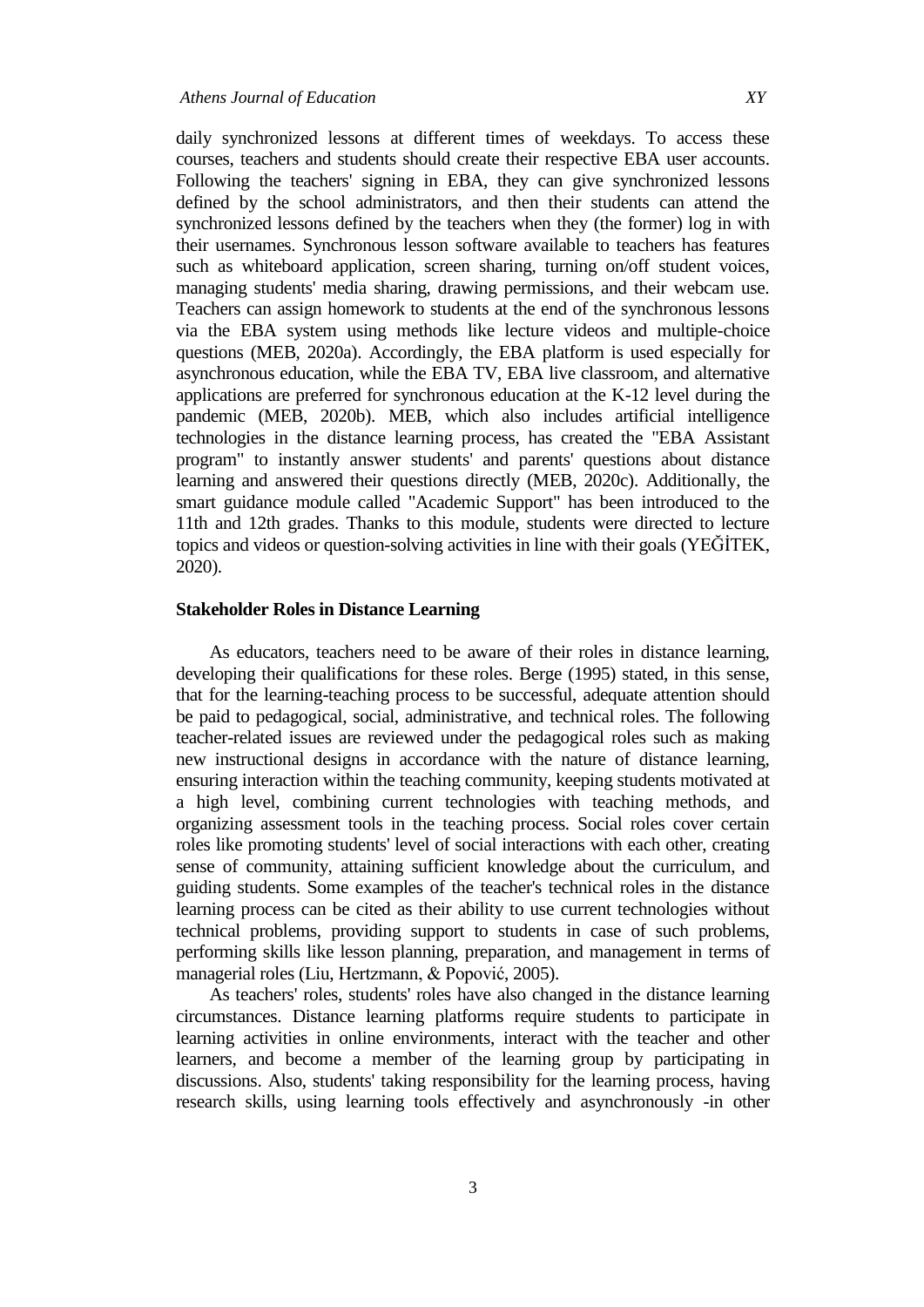words-being a self-learning individual would positively affect the process (Dabbagh, 2007).

Parents have been taking on social, educational roles more than face-to-face environments in order not to leave the students alone by supporting them during the new normal dictated by the pandemic. K12 grade students' parents had to undertake roles directly related to learning and teaching as well as educational, social roles. Furthermore, these parents to be repositioned in the education system in schools and to recognize their new roles are of great importance. This role change can be initiated from the center and spread towards the periphery as K12 level schools are managed by a central governmental body, the MEB. Besides, providing learners and teachers with new skills and competencies, teaching them to survive by managing the process of change and adaptation should also be implemented under the supervision of these institutions (Bozkurt, 2020).

Keeping pace with the new normal during distance learning and adopting new roles has created diverse challenges for stakeholders. The limited knowledge and skills of the stakeholders, who are met with inevitable distance learning for the first time, prevent flawless execution during the process. Introducing distance learning swiftly without making the required planning has particularly affected students more than other stakeholders (Tuysuz & Ugulu, 2021). This study has considered this phenomenon and tried to reveal the views of the students who have to actively experience their own learning and the parents who play an essential role in smoothly continuing their children's education. Examining all these distance learning practices for both students and parents will provide added value to the literature in terms of increasing the quality of distance learning activities, identifying current shortfalls and problems, and qualified structuring of future face-to-face and distance learning practices. In addition, the literature review reveals that many studies have been carried out during the COVID-19 pandemic, especially on distance learning, but with a general focus on a single stakeholder. These studies generally cover undergraduates/graduates (Adnan & Anwar, 2020; Aristovnik et al., 2020; Cicha, Rizun, Rutecka, & Strzelecki, 2021; Lee, Fanguy, Lu, & Bligh, 2021; Salas-Pilco, Yang, & Zhang, 2022; Yeung & Yau, 2022), lecturers (Hanan, Firman, & Terasne, 2022; Marek, Chew, & Wu, 2021), teachers (Bayburtlu, 2020; Bakioğlu & Çevik, 2020; Çakın & Akyavuz, 2020; Malandrino & Sager, 2021; Nafsi & Maryanti, 2022; Shagiakhmetova et al., 2022), students (Maity, Sahu, & Sen, 2022; Moliner & Alegre, 2022; Pınar & Dönel-Akgül, 2020), and parents (Çakın & Akyavuz, 2021; Kaya, Mutlu-Bayraktar, & Inan-Kaya, 2022). Studies on multi-stakeholders in distant learning are limited (Ewing & Cooper, 2021; Wangdi, 2022; Yau, Yeung, & Lee, 2022). The focus of the study is the assessment of distance learning activities carried out by the MEB from the perspective of parents and students. Within the scope of this focus, the study sought answers to the following research questions:

- 1. From the perspective of parents and students, how do the teaching activities in distance learning affect learning processes?
- 2. How do teachers supervise the learning process in distance learning from the perspective of parents?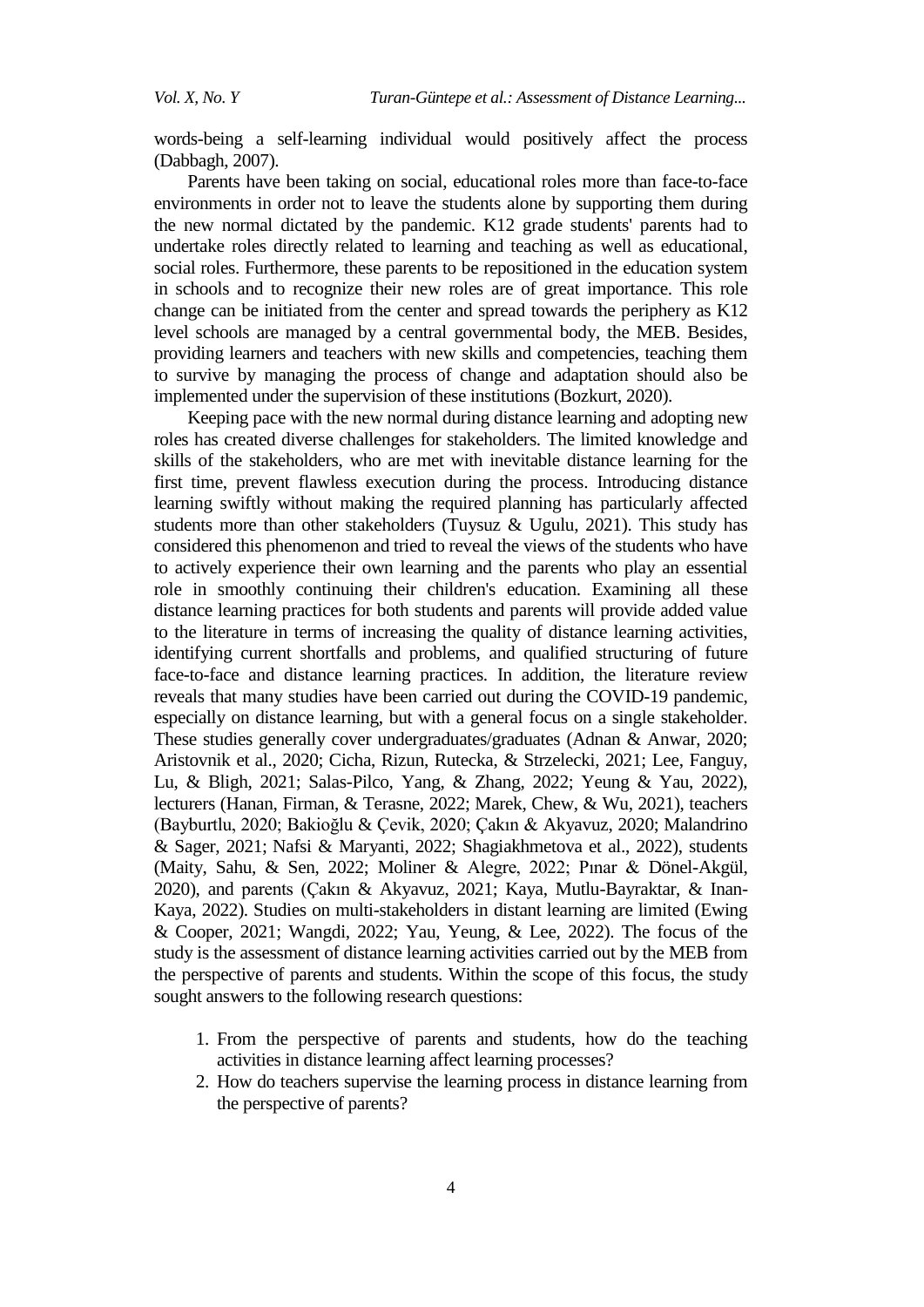3. From the perspective of parents and students, how does distance learning affect the learning process in terms of students compared to face-to-face education?

#### **Method**

#### **Research Model**

In case studies, the researcher deliberately separates cases with unclear context from their context and narrowly analyzes events that are not available for observation, focusing on the whole (Yin, 1981; Schreiber & Asner-Self, 2011). The researcher delivers in detail the case described as the core of the research and clearly explores the underlying realities, limiting boundaries (Miles & Huberman, 1994). Besides, the essential feature of case studies is that their sample groups are people and experiences. Accordingly, case studies must primarily be designed in a way that persuades the sample group or interviewees to gather their appropriate responses (Shaban, 2009; Njie & Asimiran, 2014). The researchers have conducted this study, which aims to examine distance learning practices from the perspective of parents and students during the COVID-19 pandemic, using the case study method, one of the qualitative research designs.

#### **Sample Group**

The study sample consists of 76 primary school students from various grade levels in state schools of Giresun and their parents (76). The sample was selected using the convenience sampling method due to the COVID-19 pandemic. The convenience sampling method, one of the qualitative research methods, is often deemed as the best sampling method adopted when the researcher is not able to employ other sampling methods (Yıldırım  $&$  Simsek, 2016).

#### **Data Collection Tool and the Process**

The information collection form was used as a data collection tool to identify the distance learning practices implemented during the COVID-19 pandemic, from the perspective of students and their parents. While designing the form, the literature was reviewed, and the identified research problems were considered. The assessment form for distance learning practices was designed by making preliminary interviews on the phone and the Internet with two academicians and a teacher engaged in the said practices. Interviews were conducted online as per social distancing rules. The researchers considered the students' age and developmental status, and the research principles on child participation in the preinterviews. They also paid attention to the development of the questions to serve the purpose of the research. Against this background, 18 open-ended questions were prepared separately for students and their parents. Questions have been developed under the following titles: Assessment of Access to Distance Learning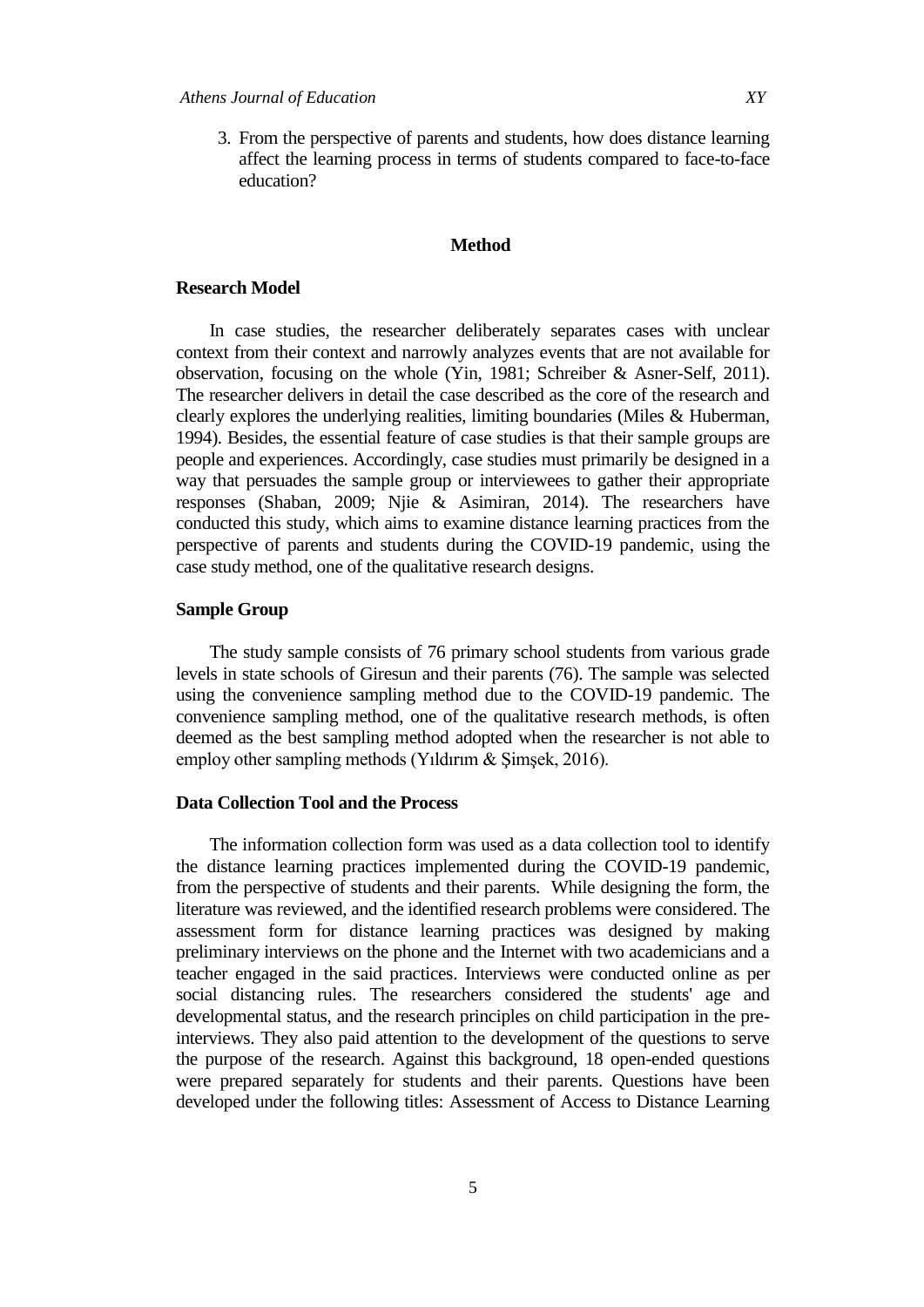Practices from the Perspective of Parents and Students, Assessment of Technology-Supported Teaching Materials from the Perspective of Parents and Students, Assessment of Distance Learning Practices in Terms of Learning Process from the Perspective of Parents and Students, Assessment of the Distance Learning Process in Terms of Teachers from the Perspective of Parents and Students, Assessment of the Differences of Distance Learning from Face-to-Face Education from the Perspective of Parents and Students. Accordingly, a draft form was created. Expert opinion was obtained from three education experts, one in informatics, one in primary education, and one in primary education, leading to the draft revision. An Expert Assessment Form (EAF) was prepared to determine the content validity of the draft form thereafter. This form was delivered online to two academicians and one teacher with experience in preparing a distance learning information form for a pilot scheme. The draft form was updated in line with the experts' and teachers' feedback and was turned into a pre-application form. Simultaneously, the researcher teacher made an online pre-application, as a pilot scheme, to 14 students and their parents, founding any problem with the clarity and responsiveness of the form. The data collection tool was finalized and was utilized online due to the COVID-19 pandemic being effective at the time of the research. As a final step, the data collection tool was also created on Google forms, a survey administration software offered by Google, with a helpful, shareable link. The research application process is schematized in Figure 1.



*Figure 1.* Data Collection Process

#### **Data Analysis**

The data obtained from the information collection form were analyzed by frequency and content analysis methods. Two researchers examined the obtained data in detail and developed codes suitable for the participants' answers. Then, the consensus and disagreement of the two researchers were determined (Miles & Huberman, 1994). The research reliability was calculated as  $100/(100+4)=0.92$ , and the reliability of the codes and categories by the opinions of the parents was  $42/(42+5)=0.86$ . The codings were matched according to their similarities and differences, and subcategories/categories were identified by grouping them under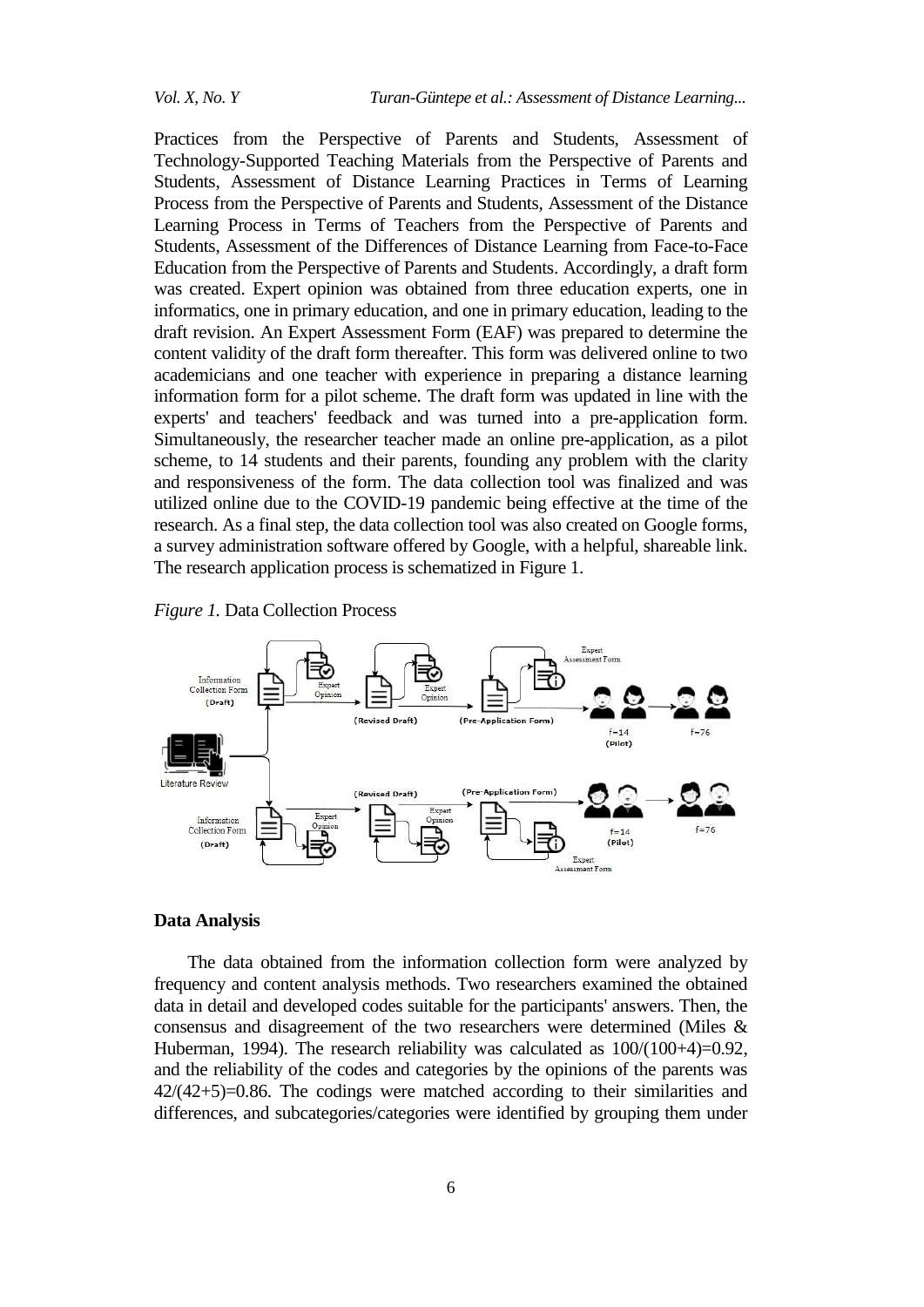different titles. Themes were determined by using these created categories, and this process continued until the themes were established. Moreover, the findings were supported by some examples from participants' responses. The data were submitted to the field expert for finalization in order to verify the pertinence of the categories by the codes and to ensure whether they represent the theme. It is well established that an independent expert's reviewing data collection tools, raw data, coding during the analysis phase, and reporting process to ensure the validity and reliability of studies conducted under qualitative research is essential for improving the research quality (Yıldırım  $&$  Şimşek 2016, p. 87). Accordingly, the obtained data were finalized in line with the received feedback.

### **Ethic**

The researchers meticulously employed the data collection tool and collected the data of parents and students at each step of the study by the principles of confidentiality and respect for human beings. Within the scope of the research, consent to participate in the research was obtained from the parents for both themselves and their children. Since the study is research with child participation, students' consent was also obtained. The limitations of the study and the age and development levels of the students were considered, and then the students were assured that their personal information shall not be shared with others during and after the research. It was declared to the students and their parents that they are free to withdraw, cease and not participate in any research phase. Parents who accepted to participate in the study on a voluntarily basis were assigned such codes as  $P_1$ ,  $P_2$ ...  $P_{75}$ ,  $P_{76}$ , and students were assigned as  $S_1$ ,  $S_2$ ...  $S_{75}$ ,  $S_{76}$ , under the confidentiality principle.

#### **Findings**

The study findings are categorized according to the themes created under the research questions, positive, partially, and negative are categorized, which are presented below.

## **Findings on 1st Research Question**

Tables 1-3 show the findings on the first research question that reads: "From the perspective of parents and students, how do the teaching activities in distance learning affect learning processes?" Table 1 below presents findings on whether distance learning is a readily accessible teaching practice.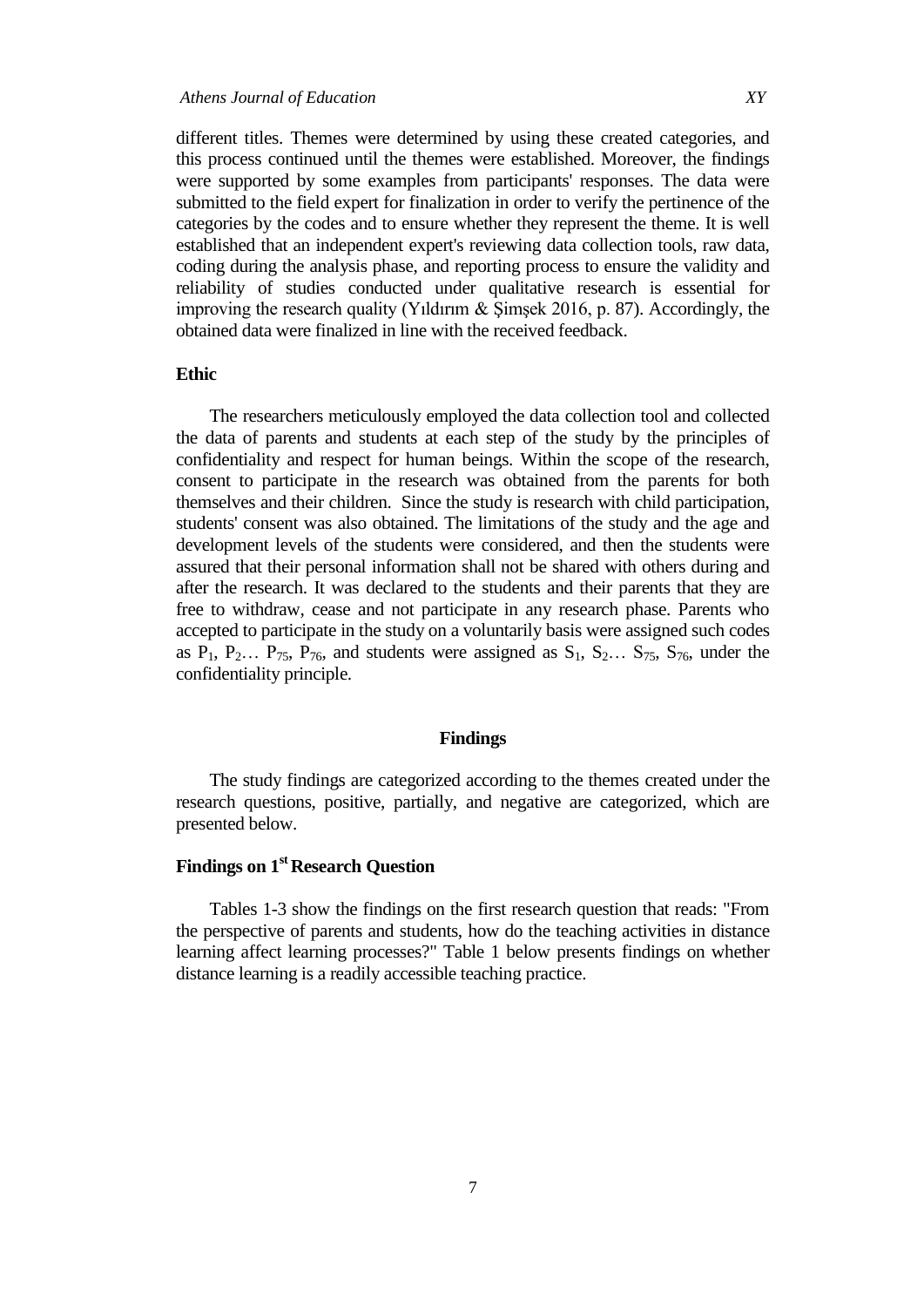| <b>Categories</b> | <b>Parent</b>                                                                          |                |               | <b>Student</b>                                   |                |               |
|-------------------|----------------------------------------------------------------------------------------|----------------|---------------|--------------------------------------------------|----------------|---------------|
|                   | Codes                                                                                  |                | $\frac{0}{0}$ | Codes                                            |                | $\frac{0}{0}$ |
| Positive          | Readily accessible                                                                     | 29             | 38.1          | Readily accessible                               | 24             | 31.5          |
|                   | Accessible anywhere                                                                    | 11             | 14.4          | Possibility to connect<br>via phone              | 6              | 7.8           |
|                   | Faster                                                                                 | 1              | 1.3           |                                                  |                |               |
|                   | Other                                                                                  | 1              | 1.3           | Continuous repetition                            | 1              | 1.3           |
| Partly            | When/if there is usage<br>information                                                  | 8              | 10.5          | When any family<br>elder is with me              | $\overline{2}$ | 2.6           |
|                   | Not always availability of<br>the Internet                                             | 4              | 5.2           | When/if there is an<br>Internet package          | $\overline{c}$ | 2.6           |
| Negative          | Hard to Access                                                                         | 9              | 11.8          | Connection problems                              | 21             | 27.6          |
|                   | Not being provided<br>preliminary information<br>and not being taught how<br>to use it | 8              | 10.5          | Unavailability of PC<br>and tablet pc            | 10             | 13.1          |
|                   | Lack of equal<br>opportunities                                                         | $\overline{4}$ | 5.2           | EBA login problem                                | $\overline{4}$ | 5.2           |
|                   | Lack of tablet, phone,<br>computer, etc.                                               | 1              | 1.3           | Lack of knowledge<br>about the technology<br>use | $\overline{4}$ | 5.2           |
|                   |                                                                                        |                |               | Other                                            | $\overline{c}$ | 2.6           |

*Table 1.* Findings on Whether Distance Learning is a Readily Accessible Teaching Practice

Students' and parents' views on whether or not distance learning is a readily accessible practice were examined. Accordingly, twenty-nine parents (38% of the group) referred to distance learning as a readily accessible practice. Also, eleven parents make up 11% of the group with the code"accessible anywhere." In the same vein, twenty-four students stated that distance learning is a readily accessible practice. This constitutes 31% of the group. Eight parents under the partly accessible category made up 10% of the group with the code "When/if there is usage information," while two students (2%) expressed their views with the code "When any family elder is with me." Nine parents (11% of the group) believe that distance learning is hardly accessible, while twenty-one students (27% of the group) stated that the practice was hard to access, with the code of "Connection problems." Besides, the parents deemed the process as readily accessible in general, but the students (13% of the group) have adverse views on the practice with the code "Unavailability of PC and tablet pc."

Parents and students used the following statements in the "positive" category regarding whether or not distance learning is a readily accessible practice: *P<sup>7</sup>* "Distance learning is easily accessible. We can turn on the TV or watch it on the Internet,"  $P_{12}$  "An easy method. It can be used faster and everywhere,"  $P_{10}$  "Yes, because it made them remember by doing it again,"  $P_{18}$  "Yes, we can access it easily, and the hours are pre-determined, now he/she gets up and watches the channel,"  $P_{33}$  "Yes, it is an easy practice in terms of due hours and its feature that does not require transportation,"  $P_{76}$  "Yes. Thanks to the repetitions, it is easy to reach them as there are several repetitions during the day,"  $S_{19}$  "No, it didn't happen to me. Lessons are aired twice a day. Let's say I missed it, maybe it happened twice, I can watch it again,"  $S_{16}$  "it is easy because it can be used with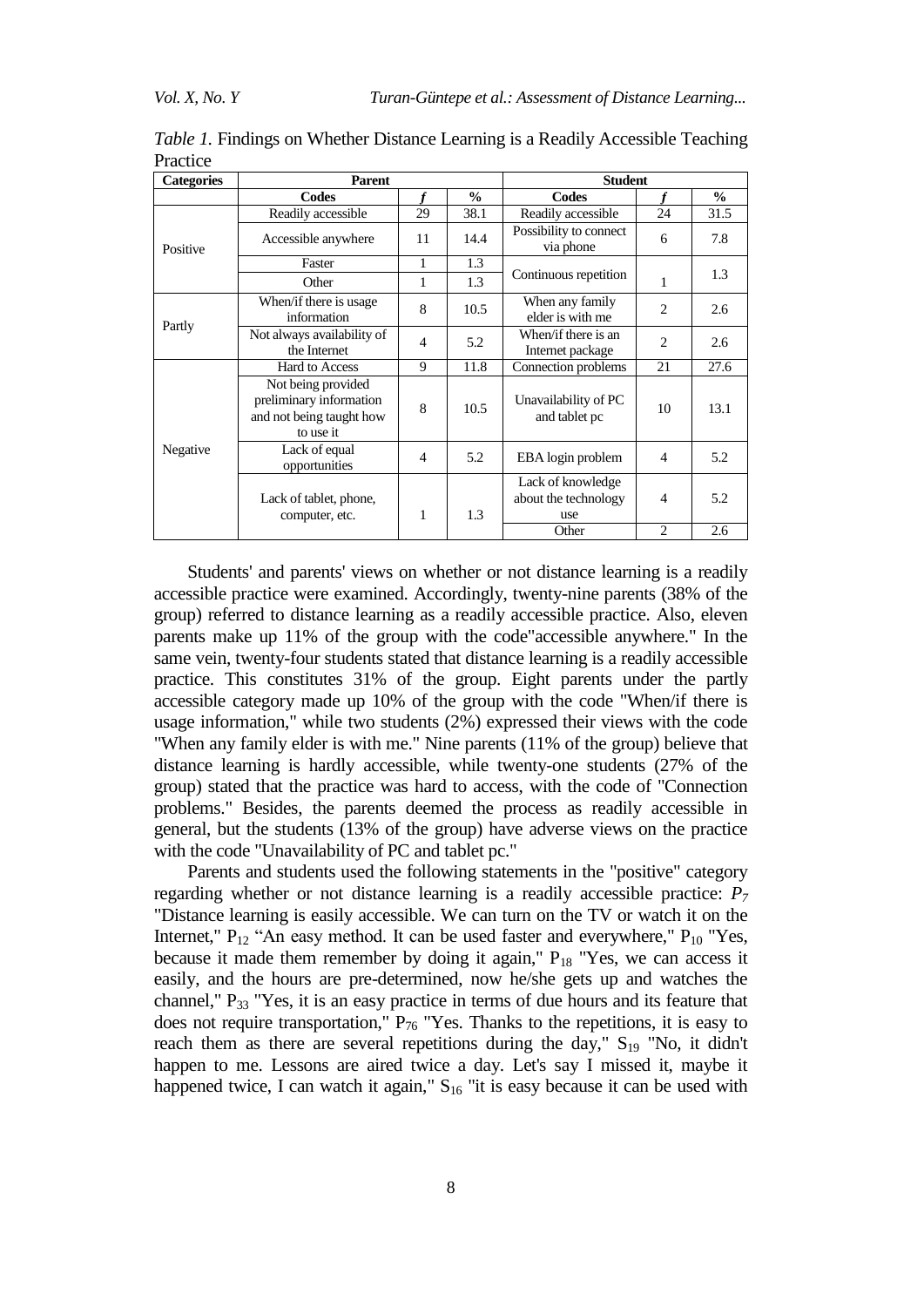various browsers,"  $S_{29}$  "I did not have any problems with it. We tuned the channel on the TV, and I watch the lessons."

Participants stated the following in the "partly" category regarding whether or not distance learning is a readily accessible practice:  $P_{18}$  "Yes for children having well-established infrastructure,"  $P_{34}$  "Where the Internet is available, yes,"  $P_{39}$  "It can be so, education can be conducted if the Internet is available,"  $P_{75}$  "The practice is partially sufficient, even though it is not the same as in school,"  $P<sub>9</sub>$  "If there is no Internet problem, yes,"  $S_{10}$  "Sometimes we couldn't login. If there is a connection, I think the application is accessible."

The parents and students expressed the following in the "negative" category regarding whether or not distance learning is a readily accessible practice:  $P_{50}$  "It is not so because the student-teacher relationship is more efficient in the face-to-face classroom setting,"  $P_{38}$  "No, since we are having problems with the Internet. Sometimes we can't login due to high traffic. That's why we cannot attend some classes. So, we have to pass to another topic without understanding the current one,"  $P_{67}$  "We have many network problems. Some students could not attend lessons,"  $P_{23}$  "No it's not the case. We accessed so easily,"  $S_{32}$  "No, it's not. I had Internet connection problems during live classes. I was unable to connect via my father's phone,"  $S_{30}$  "Most of the time, I could not attend EBA,"  $S_{37}$  "There was an Internet problem, the connection was lost,"  $S_{38}$  "I could not get easy access due to EBA update,"  $S_2$  "Disconnections occurred. Most of the time I couldn't connect," S<sup>42</sup> "No. EBA is consuming too much Internet quota."

Table 2 shows the findings on the effect of technology-supported teaching materials used in distance learning on the learning process.

| <b>Categories</b> | <b>Parent</b>                                                            |    |               | <b>Student</b>                                                          |                               |      |
|-------------------|--------------------------------------------------------------------------|----|---------------|-------------------------------------------------------------------------|-------------------------------|------|
|                   | Codes                                                                    |    | $\frac{0}{0}$ | Codes                                                                   |                               | $\%$ |
| Positive          | Facilitation of the learning<br>process                                  | 29 | 38.1          | Ease of Use                                                             | 19                            | 25   |
|                   | Ease of use/accessibility at<br>any time                                 | 11 | 14.4          | Accessibility                                                           | 6                             | 7.8  |
|                   | Popularization of the use of<br>mobile phones, tablets and<br><b>PCs</b> | 2  | 2.6           | Research possibility                                                    | 3                             | 3.9  |
| Partly            | When/if it is used within the<br>correct time intervals                  | 8  | 10.5          | When/if the conditions<br>and equipment are<br>proper                   | 5                             | 6.5  |
|                   | When/if the Internet is<br>available                                     | 3  | 3.9           | If it is used duly                                                      | $\mathfrak{D}_{\mathfrak{p}}$ | 2.6  |
|                   | Hard to use                                                              | 16 | 21            | Lack of tablet, phone,<br>computer, etc.                                | 16                            | 21   |
|                   | Lack of equal opportunities                                              | 3  | 3.9           | Lack of infrastructure                                                  | 13                            | 17.1 |
| Negative          | Lack of tablet, phone,<br>computer, etc.                                 | 1  | 1.3           | No real learning<br>environment / Boring /<br>Causing attention deficit | 5                             | 6.5  |
|                   | Not being provided                                                       |    | 1.3           | Time limitation                                                         | 5                             | 6.5  |
|                   | preliminary information and<br>not being taught how to use<br>it.        | 1  |               | Difficulty of use                                                       | 2                             | 2.6  |

*Table 2.* Findings on the Effect of Technology-supported Teaching Materials Used in Distance Learning on the Learning Process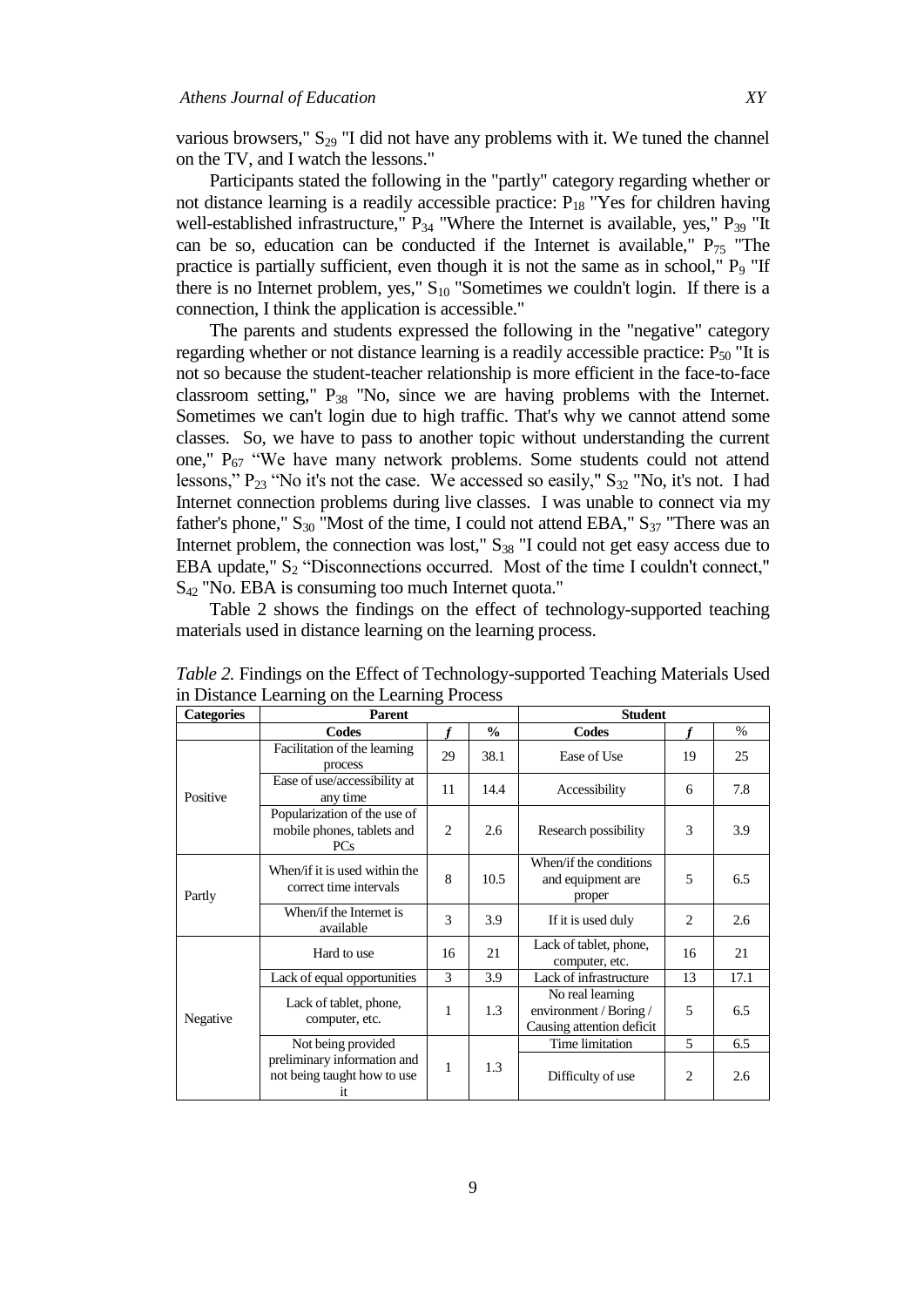Students' and parents' views on the effect of technology-supported learning materials used in distance learning on the learning process were examined. Accordingly, 29 parents have a positive opinion with the code "Facilitation of the learning process." This makes up 38% of the parents. Nineteen students have a positive opinion with the code "Ease of use/accessibility at any time", constituting 25% of the group. Eight parents are of the opinion that distant learning has a positive effect as long as it is used within the correct time intervals, while five students think that the practice contributes positively only when the conditions and equipment can be provided and adjusted correctly. Sixteen parents with negative views by the code "Hard to use "constitute 21% of the group, and 16 students have also negative views by the code "Lack of tablet, phone, computer, etc." This constitutes 21% of the student sample. The evaluations revealed that 53 parents (67% of the group) had positive or partly positive views, while 41 students (53% of the group) had negative views.

Participants stated the following in the "positive" category regarding the effect of technology-supported learning materials used in distance learning on the learning process:  $P_{25}$  "Sure, this was the case. At least, we tried to give the information we had. I tried to teach. Of course, we used technological support during the process,"  $P_{31}$  "Yes, it enabled him to learn the lessons,"  $P_{45}$  "Yes. We did different activities,"  $P_{52}$  "Yes. He listened to his lessons on TV. He watched homework and live lectures on the phone,"  $P_{57}$  "Yes. He learned subjects he did not know thanks to technological support," P<sub>58</sub> "It facilitated the learning process by making it possible to reach educational resources in a short time,"  $P_{60}$  "Yes. Watching videos, doing what is explained in some videos, solving the tests loaded on EBA, and doing activities with repetitions of the subject, especially by using technological materials, contributed to the learning process,"  $P_{63}$  "I think this was the case because we were able to replay and watch topics that we didn't understand or couldn't remember,"  $S_{74}$  "Yes. I can now more easily do my homework assigned via virtual platforms on my own,"  $S_{63}$  "I consolidated what I watched and learned in EBA through different videos and questions,"  $S_{52}$  "I think so because I learn much information."

The parents and students expressed the following in the "partly" category regarding the effect of technology-supported learning materials used in distance learning on the learning process:  $P_{38}$  "As long as we had no problems with the Internet, it contributed to us,"  $P_{68}$  "It's contributed a little. We were able to benefit just as we accessed,"  $P_{72}$  "We have greatly benefited from it when we have the Internet,"  $S_{25}$  "Not much. The more there is on the phone,"  $S_{49}$  "Technology contributes to distance learning, but it could be more ...! At least, I wish there had been a clearer, smooth, trouble-free intercommunication...!"  $P_{ST}$  "If the internet connection had been a little better, it would have been better,"  $S_{61}$  "A little bit yes, a little no. At this age…! The use of technology should be clear, easy-to-understand, and images, sound and similar issues should be clear-cut and smooth."

Parents and students expressed the following in the "negative" category regarding the effect of technology-supported learning materials used in distance learning on the learning process:  $P_{72}$  "My response is negative because of the inequality arising from the purchasing power and the economic circumstances of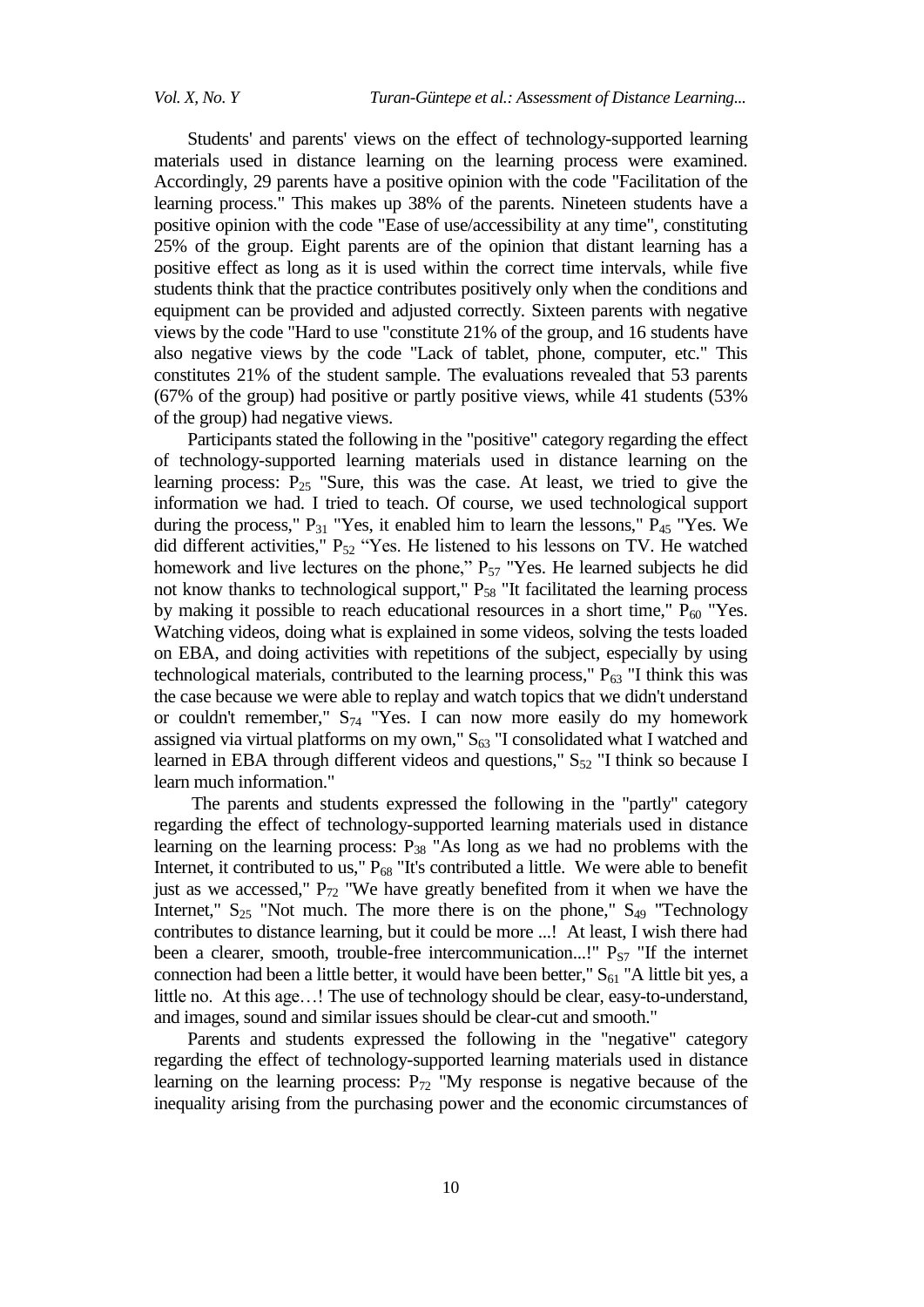the society,"  $P_{65}$  "No, it's not enough,"  $P_{38}$  "We had problems with the Internet,"  $S_{44}$ "No, it did not provide any positive effect because I don't have any technological device other than my phone,"  $S_{71}$  "No. We cannot use it when we desire so,"  $S_{74}$  "I do not find it sufficient because we have learned too little,"  $S_{60}$  "Listening lessons on TV and computer for a long time is boring for me,"  $S_{65}$  "No. We listen but don't understand lessons. I'm getting distracted."

Table 3 presents the findings on distance learning's positive/negative contributions to the learning process.

| <b>Categories</b> | Parent                                                               |                |               | <b>Student</b>                                                       |                |               |
|-------------------|----------------------------------------------------------------------|----------------|---------------|----------------------------------------------------------------------|----------------|---------------|
|                   | <b>CODES</b>                                                         |                | $\frac{0}{0}$ | <b>Codes</b>                                                         |                | $\frac{0}{0}$ |
|                   | Providing positive<br>contribution to the learning<br>process        | 39             | 51.3          | Keeping up with lessons'<br>progress pace                            | 8              | 10.5          |
|                   | Teaching and reminding of<br>lessons with different topics           | $\overline{4}$ | 5.2           | Providing positive<br>contribution to the learning<br>process        | $\tau$         | 9.2           |
| Positive          | Establishing a bond with<br>school                                   | 3              | 3.9           | Making the distant closer                                            | 2              | 2.6           |
|                   | Not hindering training and<br>education                              | $\overline{c}$ | 2.6           |                                                                      |                |               |
|                   | Enabling safe education at<br>home                                   | $\overline{c}$ | 2.6           | Learning without time<br>limits                                      | 1              | 1.3           |
|                   | Best method to use in<br>extraordinary circumstances                 | 1              | 1.3           |                                                                      |                |               |
|                   | Providing partly positive<br>contribution to the learning<br>process | 10             | 13.1          | When/if there are no<br>interruptions during<br>lessons              | 9              | 11.8          |
| Partly Positive   | When/if there is no<br>intensive schedule                            | 1              | 1.3           | Although lesson duration<br>is short                                 | $\tau$         | 9.2           |
|                   | Although exam-referenced<br>studies are carried out                  | 1              | 1.3           | Providing partly positive<br>contribution to the learning<br>process | 1              | 1.3           |
|                   | Providing negative                                                   | 10             |               | Lack of communication<br>with schoolmates/teacher                    | 11             | 14.4          |
|                   | contribution to the learning<br>process                              |                | 13.1          | Connection problems                                                  | 7              | 9.2           |
|                   |                                                                      |                |               | Yearning for teachers                                                | 7              | 9.2           |
| Negative          | Not substituting for<br>education at school                          | 3              | 3.9           | Lack of school<br>order/setting                                      | 6              | 7.8           |
|                   |                                                                      |                |               | Not offering peer-to-peer<br>training opportunities                  | $\overline{4}$ | 5.2           |
|                   |                                                                      |                |               | Not apprehending classes                                             | 3              | 3.9           |
|                   |                                                                      |                |               | School is more fun                                                   | $\mathbf{1}$   | 1.3           |
|                   |                                                                      |                |               | Lessons on TV                                                        | $\mathbf{1}$   | 1.3           |
|                   |                                                                      |                |               | Other                                                                | $\mathbf{1}$   | 1.3           |

*Table 3.* Findings on Distance Learning's Positive/Negative Contributions to the Learning Process

The assessment of the parents' and students' views on distance learning practices' positive contributions to the process showed that 36 parents out of 76 believe that distant learning contributes positively to the learning process. This constitutes 51% of the parents. Also, eight students are of the opinion that the practice makes a positive contribution to learning by stating that they do not miss the lessons, constituting 10% of the group. Ten parents (13% of the group) think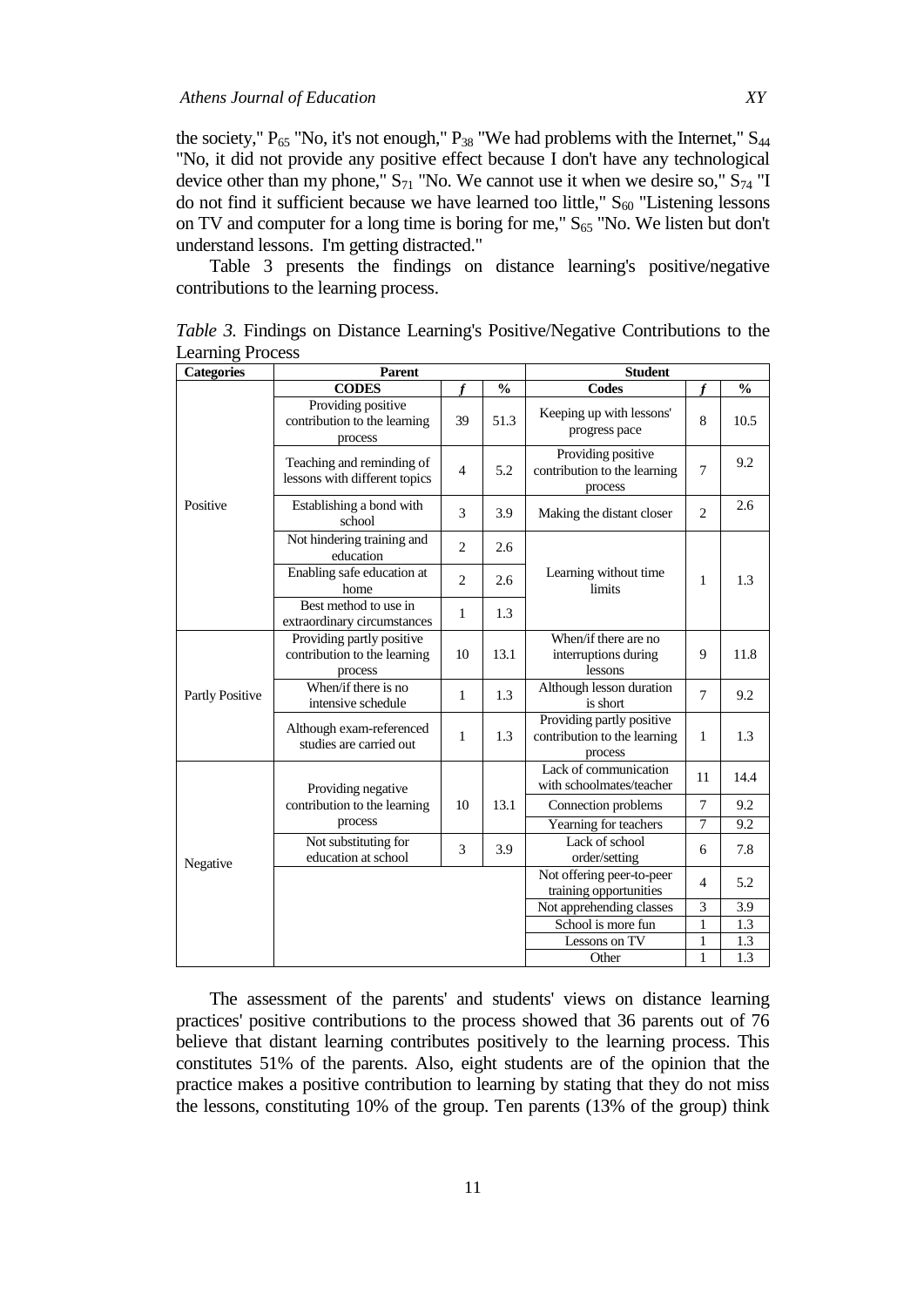that distance learning practices partially contribute positively, while nine students adopted the code "When/if there are no interruptions during lessons." This constitutes 11% of the group. Ten parents who believe that distance learning contributes negatively constitute 13% of the group, and 11 students have a negative opinion with the code "Lack of communication with schoolmates/ teacher." This constitutes 14% of the group. Parents think that the distance learning process does not make a negative contribution in terms of communication, while 11 students have negative views by the code "Lack of communication with schoolmates/teacher." This constitutes 11% of the student sample. Only 13 parents (17% of the group) have negative views, while 41 students with negative views constituted 53 percent.

Parents and students expressed the following in the "positive" category regarding distance learning's contribution to the learning process:  $P_{64}$  "Of course, there was positive contribution. Students did not break with the school discipline. We made our teaching plan according to the lessons,"  $P_{45}$  "Yes, this was the case. We were not left idle, and there was a nice process with the help of EBA TV and our teacher's live lessons,"  $P_{59}$  "Yes, he/she learned new topics,"  $P_{63}$  "Of course, yes. Students did not break with the school discipline. We made our teaching plan according to the lessons,"  $P_{74}$  "I can say this was the case. Trying to learn only on digital platforms enabled him/her to look at learning from a different perspective,"  $S_{38}$  "Despite the COVID-19 pandemic, our teachers can teach us lessons,"  $S_{27}$  "I can follow the lectures even remotely,"  $S_{74}$  "My teacher explains better and in a more comprehensive way, and it makes me happier to take lessons with my friends."

The participants stated the following in the "partly" category regarding distance learning's contribution to the learning process:  $P_{16}$  "Its contribution was a bit because due to the high internet traffic,"  $P_{11}$  "It did not exactly replace the school; however, it is partially beneficial,"  $P_{67}$  "Although it does not similar to in situ learning at school, it was beneficial to some extent,"  $S_{40}$  "The duration of lessons is short, it would be better if it was longer."

Parents and students expressed the following in the "negative" category regarding distance learning's contribution to the learning process:  $P_{54}$  "No, it did not provide any contribution. Education is not like in school, the lessons were always simplified,"  $P_{21}$  "It was not as useful as it was in school,"  $S_{26}$  "School is more fun," S<sub>33</sub> "Several problems could happen in teachers' Internet connection,"  $S_{37}$  "It is bad that my friends are not with me,"  $S_{46}$  "Lesson hours are short, lectures are given too quickly, and it is not like in school,"  $S_{76}$  "I had trouble in connection,"  $S_{59}$  "I cannot pose any question when I do not understand, or my teacher does not hear the answers I gave to the questions,"  $S_{57}$  "Two major problems: not being able to connect and not feeling my teacher's presence."

# **Findings on 2nd Research Question**

Table 4 shows the findings on the second research question that reads: "How do teachers supervise the learning process in distance learning from the perspective of parents?"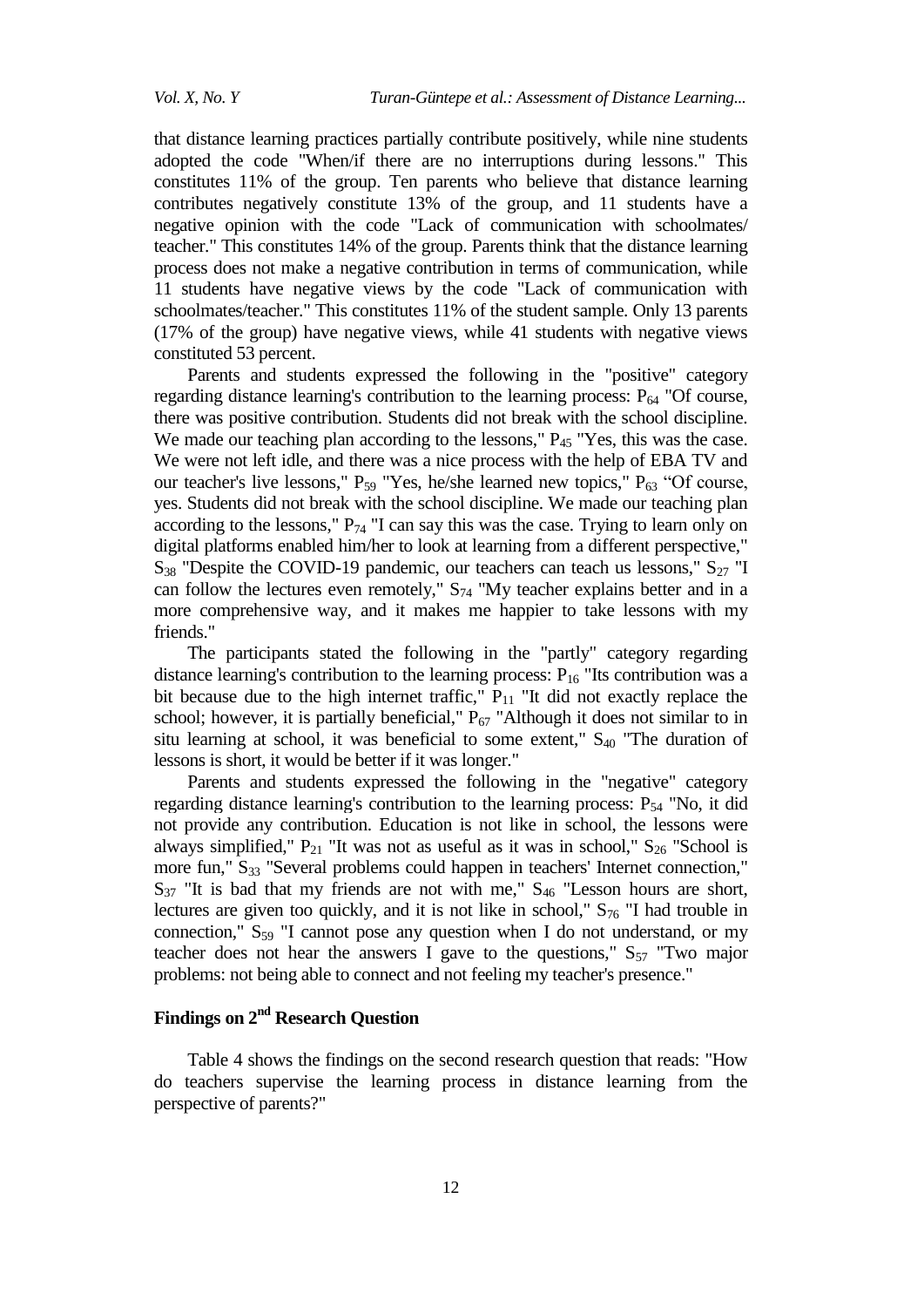| <b>Categories</b> | <b>Parent</b>                                      |                |       | <b>Student</b>                         |                |               |  |
|-------------------|----------------------------------------------------|----------------|-------|----------------------------------------|----------------|---------------|--|
|                   | Codes                                              |                | $\%$  | Codes                                  |                | $\frac{0}{0}$ |  |
|                   | By caring and attending                            | 43             | 56.5% | Whenever we need                       | 25             | 32.8          |  |
|                   | By examining through tests<br>and evaluations      | 7              | 9.2   | By using technological<br>materials    | 18             | 23.6          |  |
|                   | By checking homework                               | 6              | 7.8   | Through calls / messages               | 16             | 21            |  |
| Positive          | By keeping in touch                                | 5              | 6.5   | By using educational<br>materials      | 13             | 17.1          |  |
|                   | By making information                              | $\overline{4}$ | 5.2   | Other                                  | 2              | 2.6           |  |
|                   | By asking questions                                | 2              | 2.6   |                                        |                |               |  |
|                   | Identifying the<br>shortcomings                    | 1              | 1.3   |                                        |                |               |  |
|                   | Through online<br>communication                    | 1              | 1.3   |                                        |                |               |  |
| Partly            | Less involved than face-to-<br>face learning       | 1              | 1.3   | When/if time allows                    | 3              | 3.9           |  |
|                   | By sending educational<br>videos from time to time | 1              | 1.3   | When/if the connection is<br>available | $\overline{2}$ | 2.6           |  |
|                   | Lessons were not interactive                       | 4              | 5.2   | Other                                  | 1              | 1.3           |  |
| Negative          | Other                                              |                | 1.3   |                                        |                |               |  |

*Table 4.* Findings on Teachers' Supervising the Learning Process in Distance Learning

Students' and parents' views on teachers' supervising the learning process in distance learning were examined. Accordingly, 43 parents are of the opinion that the teachers follow the process with the code "By caring and attending." This constitutes 56% of the parents. Similarly, 25 students expressed that the process was monitored by teachers with the code "whenever we need." This also constitutes 32% of the students. Besides, 18 students stated that their teachers supervised the process "By using technological materials." This makes up 23% of the group. Finally, four parents stated that the teachers did not monitor the learning process because the lessons were not interactive, while three students said that teachers follow the process as long as they find the time.

Parents and students expressed the following in the "positive" category regarding the teachers' supervising the learning process in distance learning: P<sub>9</sub> "Our teacher used some learning material. He/she has an online board where he/she explain topics, and we understand them very well,"  $P_{17}$  "Our teacher has always been in interaction with the children during this burdensome process. He/she took care of them as if they were in real school settings,"  $P_{23}$  "Yes, it is undoubtedly so. Our teacher is very effective in this regard,"  $P_{46}$  "He/she definitely questioned and did his/her best. He/she has always supported our children during the process," P<sup>49</sup> "During the education, our teacher asked questions such as "Do you understand?, Should I explain sufficiently?" while also directing some instructions as "Come on, please answer those who do not understand." He/she enabled us to understand and learn the subject adequately by repeating the answers. He/she helped us to socialize by dealing with all of us one by one, mostly at the beginning of the course. We are grateful to our teacher, and thank him/her,"  $P_{53}$ "He/she continuously supervised. He/she did so sometimes by peer-to-peer, sometimes collectively. Through questions and answers, he/she questioned whether the topic was understood. He/she asked if we had any questions and meticulously required us to repeat what we learned,"  $P_{60}$  "Yes, he/she questioned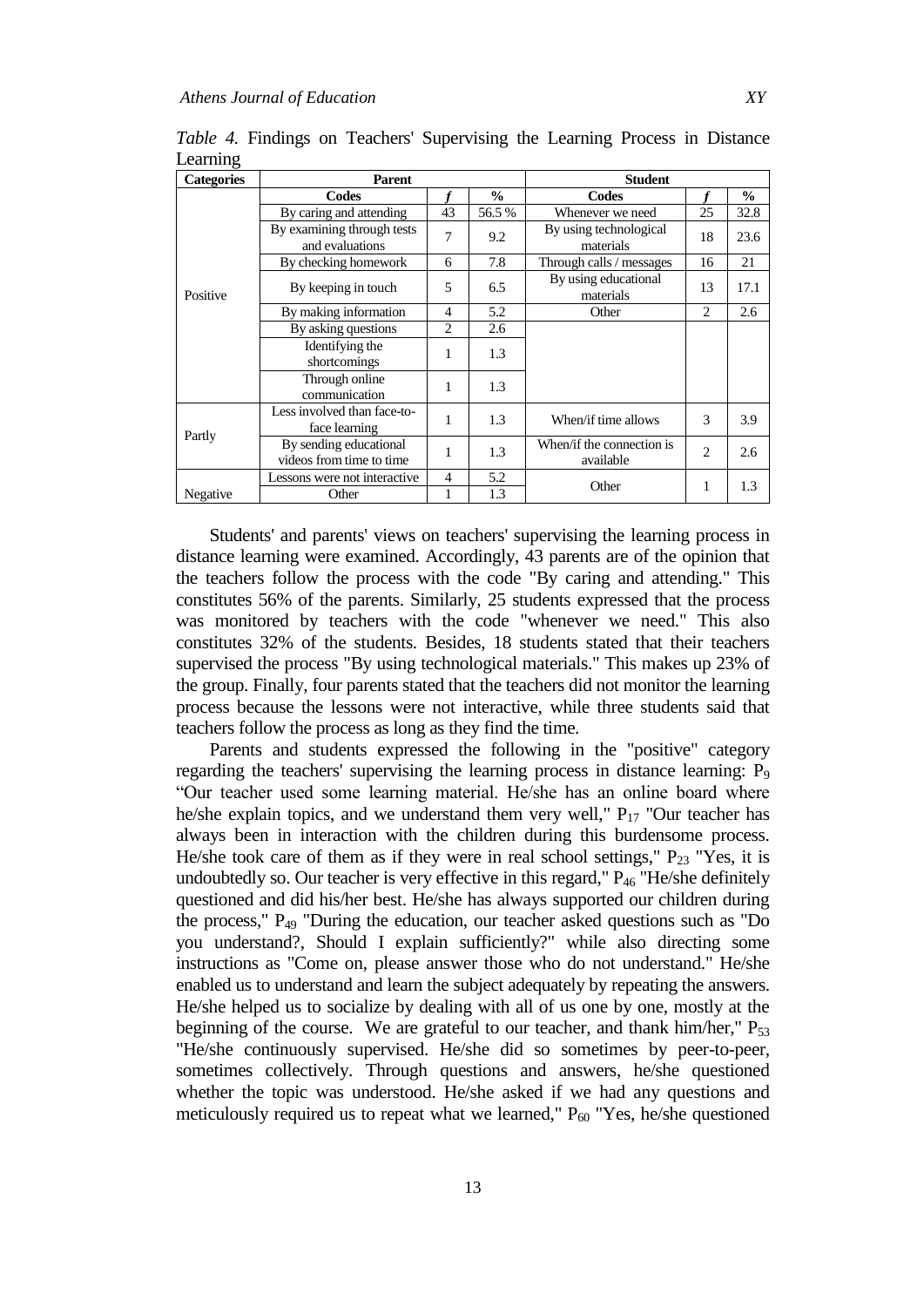and checked homework. He/she asked students questions about the topic of the day or the week. He/she gave additional information on the less comprehended topics,"  $P_{62}$  "He/she questioned. He/she was caring, many thanks to him/her,"  $S_{29}$ "We had a class group. Our teacher talked to us and answered our questions without bothering us."

The participants stated the following in the "partly" category regarding the teachers' supervising the learning process in distance learning:  $P_{33}$  "He/she seemed less interested compared to real school settings,"  $S_2$  "He/she was trying to answer but not at a sufficient level."

One parent stated the following in the "negative" category regarding the teachers' supervising the learning process in distance learning:  $V_{69}$  "No, since there was no interaction in every lesson."

## **Findings on 3rd Research Question**

Table 5 shows the findings on the third research question that reads: "From the perspective of parents and students, how does distance learning affect the learning process in terms of students compared to face-to-face education?"

| <b>Categories</b> | <b>Parent</b>                                                 |                     | <b>Student</b> |                                                  |                |               |
|-------------------|---------------------------------------------------------------|---------------------|----------------|--------------------------------------------------|----------------|---------------|
|                   | Codes                                                         |                     | $\frac{0}{0}$  | <b>Codes</b>                                     |                | $\frac{0}{0}$ |
| Positive          |                                                               | $\overline{4}$      |                | Allowing communication                           | 14             | 18.4          |
|                   | No downsides                                                  |                     | 5.2            | Satisfying the longing                           | 5              | 6.5           |
|                   |                                                               |                     |                | Strengthening friendship<br>bond                 | $\overline{c}$ | 2.6           |
|                   | Failure to maintain discipline and<br>school setting          | 1<br>8              | 23.6           | Yearning for friends/teachers                    | 23             | 30.2          |
|                   | Decrease in student efficiency                                | 1<br>$\overline{7}$ | 22.3           | Disliking distance learning                      | 17             | 22.3          |
|                   | Lack of class atmosphere                                      | 1<br>5              | 19.7           | No real interaction with<br>teachers             | 16             | 21            |
|                   | Decreased lecture concentration /<br>Difficulty in perceiving | $\mathbf{1}$<br>3   | 17.1           | Failure to ask questions / to<br>communicate     | 14             | 18.4          |
|                   | Unwillingness and failure to be<br>happy                      | 1<br>$\mathbf{0}$   | 13.1           | Failure to understand lessons                    | 13             | 17.1          |
|                   | Lesser course duration                                        | 8                   | 10.5           | Failure to perform<br>extracurricular activities | 12             | 15.7          |
|                   | Communication problem with the<br>teacher                     | 8                   | 10.5           | Yearning for school                              | 10             | 13.1          |
| Negative          | Connection problems                                           | 6                   | 7.8            | Access problem                                   | 6              | 7.8           |
|                   | Failure to focus                                              | 6                   | 7.8            | Failure to play games                            | 5              | 6.5           |
|                   | Too much screen time / Screen<br>addiction                    | $\overline{4}$      | 5.2            |                                                  |                |               |
|                   | School alienation                                             | $\overline{4}$      | 5.2            |                                                  |                |               |
|                   | Distancing from teacher                                       | $\overline{4}$      | 5.2            |                                                  |                |               |
|                   | Inequality of opportunity                                     | 3                   | 3.9            |                                                  |                |               |
|                   | Lack of friendship, natural<br>environment, etc.              | 3                   | 3.9            |                                                  |                |               |
|                   | Technology-related drawbacks                                  | 3                   | 3.9            |                                                  |                |               |
|                   | Lack of communication                                         | $\overline{3}$      | 3.9            |                                                  |                |               |
|                   | Differentiation of perspective on<br>education                | 3                   | 3.9            |                                                  |                |               |
|                   | Cyber attack                                                  | 1                   | 1.3            |                                                  |                |               |

*Table 5.* Findings on the Differences Between Students in Distance Learning and Those in Face-to-Face Education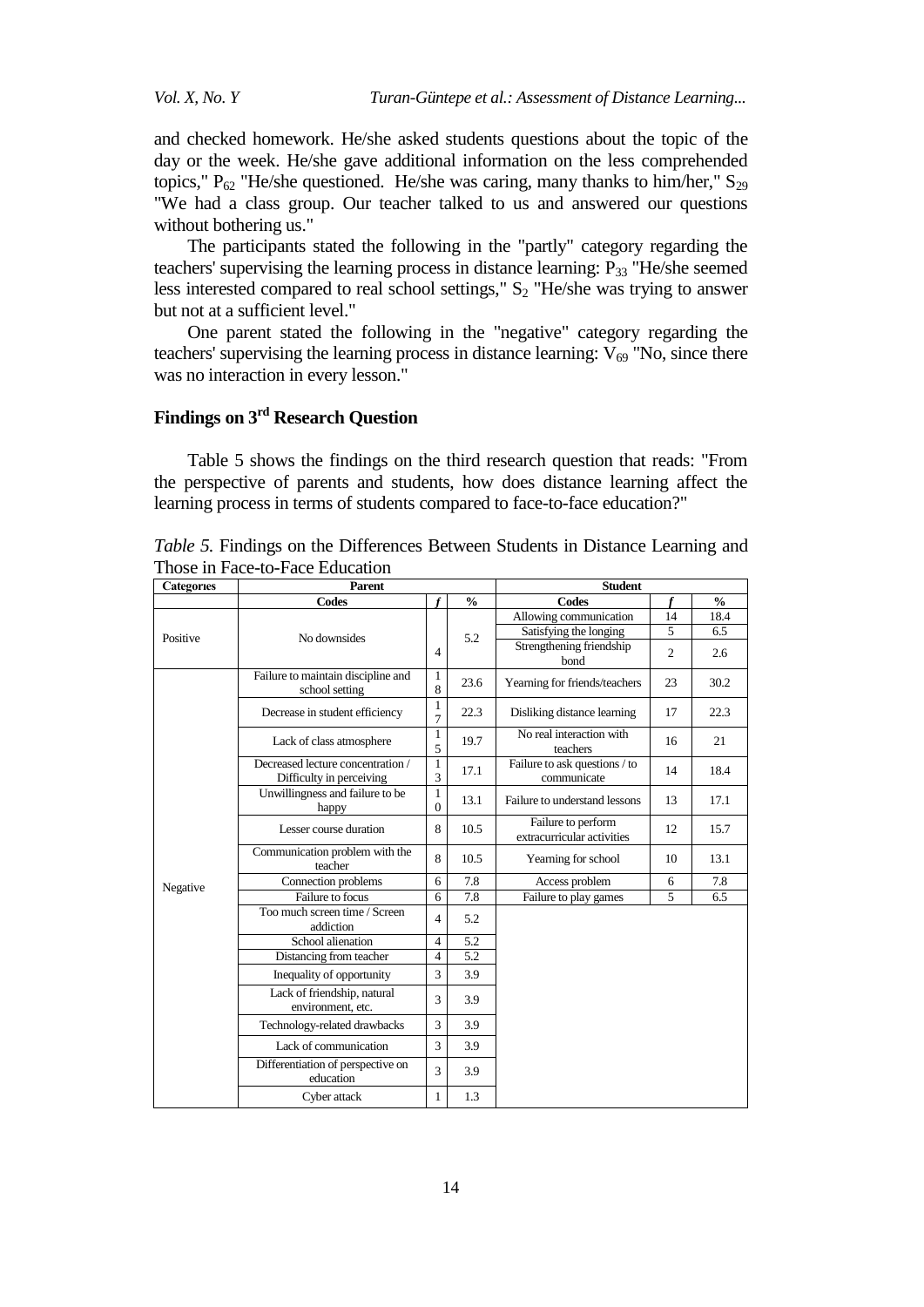Students' and parents' views on the differences between the students in distance learning and those in face-to-face education were examined. Accordingly, four parents (5% of the group) have positive a view of the code "No downsides." while 14 students (18% of the group) also have positive opinion of the code "Allowing communication." Eighteen parents (23% of the group) have negative views by the code "Failure to maintain discipline and school setting," and 23 students (30% of the group) also have negative views by the code "Yearning for friends/teachers." Besides, 17 parents (22% of the group) are of the opinion that the efficiency of the students decreased. Seventeen students (22% of the group) stated that they did not like distance learning, and 16 students said that they could not have any real face-to-face interaction with their teachers. This constitutes 21% of the group. Only four parents positively rated the teaching on distance learning platforms, and 21 students think that distance learning has positive aspects.

The participants stated the following in the "negative" category regarding the differences between the students in distance learning and those in face-to-face education:  $P_2$  "Surely, distance learning is not like face-to-face education. The classroom environment is more effective in face-to-face education,"  $P_{12}$  "Children don't take distance learning too seriously. We were not having such a hard time in face-to-face training,"  $P_{18}$  "Of course, there is a big difference. Face-to-face education has been a great blessing in terms of teacher-student interaction. However, only a teacher on TV speaks in distance learning, so there is no reciprocal communication," P<sub>45</sub> "School settings and home are different. Students are more comfortable at home, the discipline at school lacks at home, and children enjoy this comfort," P<sup>48</sup> "There is an attention deficit in distance learning. Children feel more responsible in face-to-face education; I think they influence each other positively and participate in the lessons better thanks to this friendly environment,"  $P_{62}$  "Face-to-face education is better; it is more effective for students to listen to lessons together with their friends. Students cannot be absorbed much in lessons during distance learning,"  $P_{70}$  "My child is distracted,"  $P_{61}$  "Distance learning... reduces naturalness, friendly environment, learning practices, etc. This can also be called robotization,"  $P_{70}$  "Children are distracted,"  $P_{72}$  "There are great differences in terms of students' feeling responsible,"  $V_{74}$  "Of course, there are differences. Students get bored in distance learning most of the time. They are happy and active in face-to-face education." No view was declared in the "partial" category.

The participants stated the following in the "negative" category regarding the differences between the students in distance learning and those in face-to-face education:  $S_{67}$  "I have missed studying and playing games with my friends at school,"  $S_{60}$  "My answers are not heard. I cannot ask any point I didn't understand. The teacher doesn't see when I raise my hand,"  $S_{59}$  "I understand better what my teacher explained to me, and I am also with my friends,"  $S_{67}$  "I prefer to learn faceto-face. I used to both study and play games with my friends at school."

The participants stated the following in the "positive" category regarding the differences between the students in distance learning and those in face-to-face education:  $S_8$  "I was in regular communication with my friends and my teacher,"  $S<sub>63</sub>$  "I could ensure my interest with my lessons at home and I continued to learn,"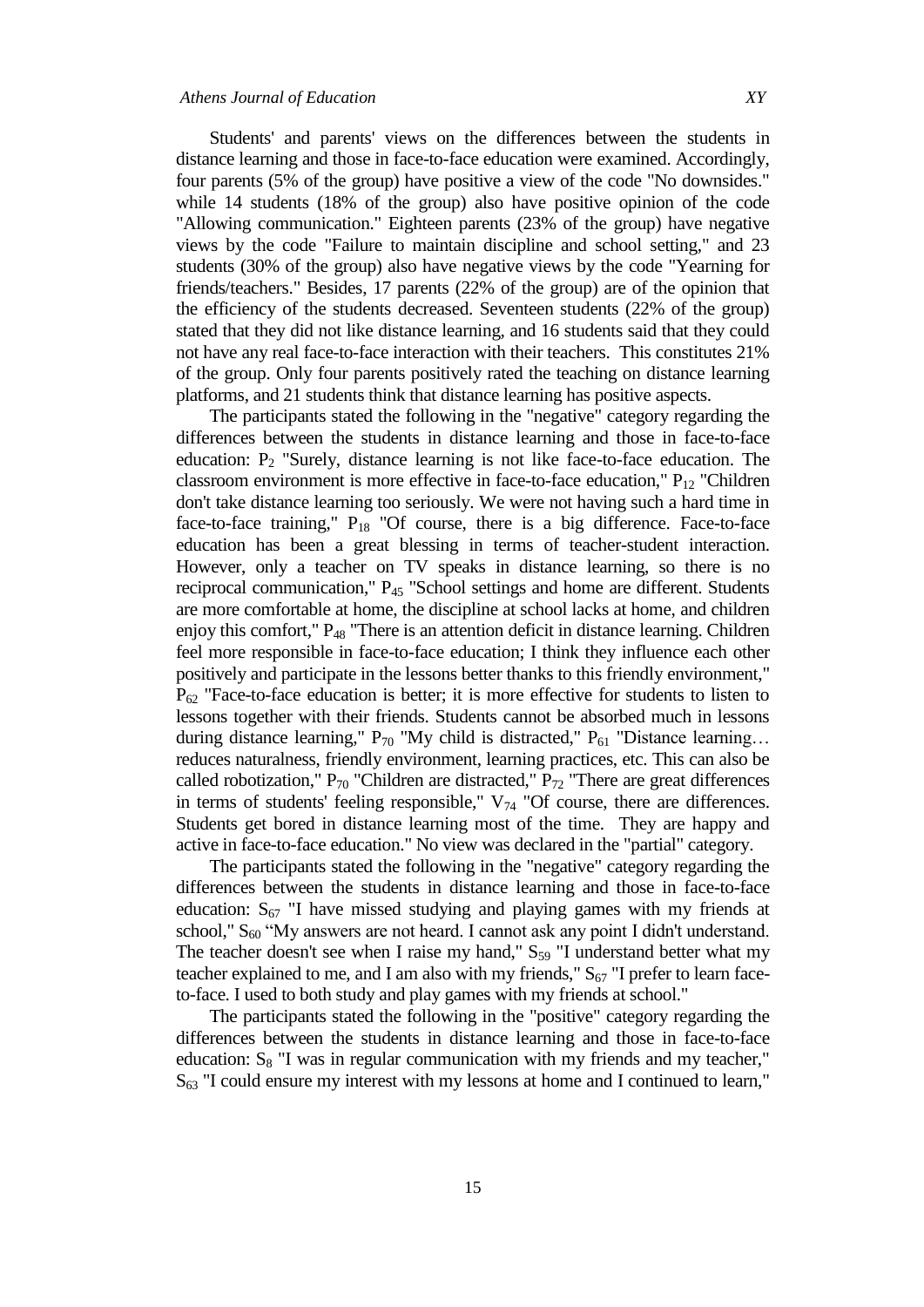S<sub>39</sub> "Distance learning is better. We have no responsibilities like in school  $\odot \odot \odot$ since we are all children."

#### **Discussion**

In this study, which was carried out to assess distance learning practices from students and their parents' perspectives, parents revealed that distance learning was accessible from anyplace in learning process thanks to its platforms. Similarly, Bates (2015) stressed that distance learning has a more flexible structure than of face-to-face education, as the former can be easily accessed from anywhere and at any time. Accordingly, such structures can be an alternative in the learning process, especially for individuals who receive lifelong formal education and nonformal education, and individuals with disabilities, as well as for extraordinary circumstances like pandemics. Also, even if the pandemic ends, MEB can continue to take the advantage of distance learning, such as flexibility, learning at any place and time, through hybrid education where face-to-face education and distance learning is intertwined. Students, like their parents, also noted that these platforms are easily accessible. However, the study showed that students had difficulties in accessing the distance learning platforms due to connection problems. If these deficiencies are eliminated, the use of related environments will provide flexibility in learning to facilitate the learning process, provide more opportunities for the transfer of knowledge and practices, and increase accessibility to resources anytime and anywhere (Regmi & Jones, 2020). Research findings indicate that technology-supported learning materials used in distance learning facilitated the learning process. However, some parents stated that these technology-supported materials are challenging. Unlike parents, students find these materials easy to use. This is probably since today's generation, called digital natives, has been in constant interaction with technology since the day they were born. Although the literature review indicates that a large part of this generation has technological tools such as computers and mobile phones (Kennedy et al., 2008), the research revealed that students were negatively affected by inadequate internet infrastructure and the lack of tools such as tablets, phones, and computers (O'Malley, 2020; Özgöl, Sarıkaya, & Öztürk, 2017). Similar to research findings, Budi et al. (2020) emphasize that 10 percent of the participants in the study do not have a laptop or personal computer, 16 percent do not have internet access, and 49 percent cannot participate in distance education due to the limited capacity of different online environments and unstable internet access. However, it is possible to mention that the existing classroom climate and the effectiveness of the learning process are significantly impacted by the order and discipline issues encountered in the remote education process (Morgan, 2020; Carrillo & Flores, 2020). Most of the parents noted that distance learning contributed positively to the learning process. Moreover, Kang and Zhang's (2020) study stressed that education in this process promotes the learning level and motivation of students. Students also consider distance learning an effective tool to positively contribute to the learning process and not miss their lessons. Similarly, Sindiani et al. (2020) stated in his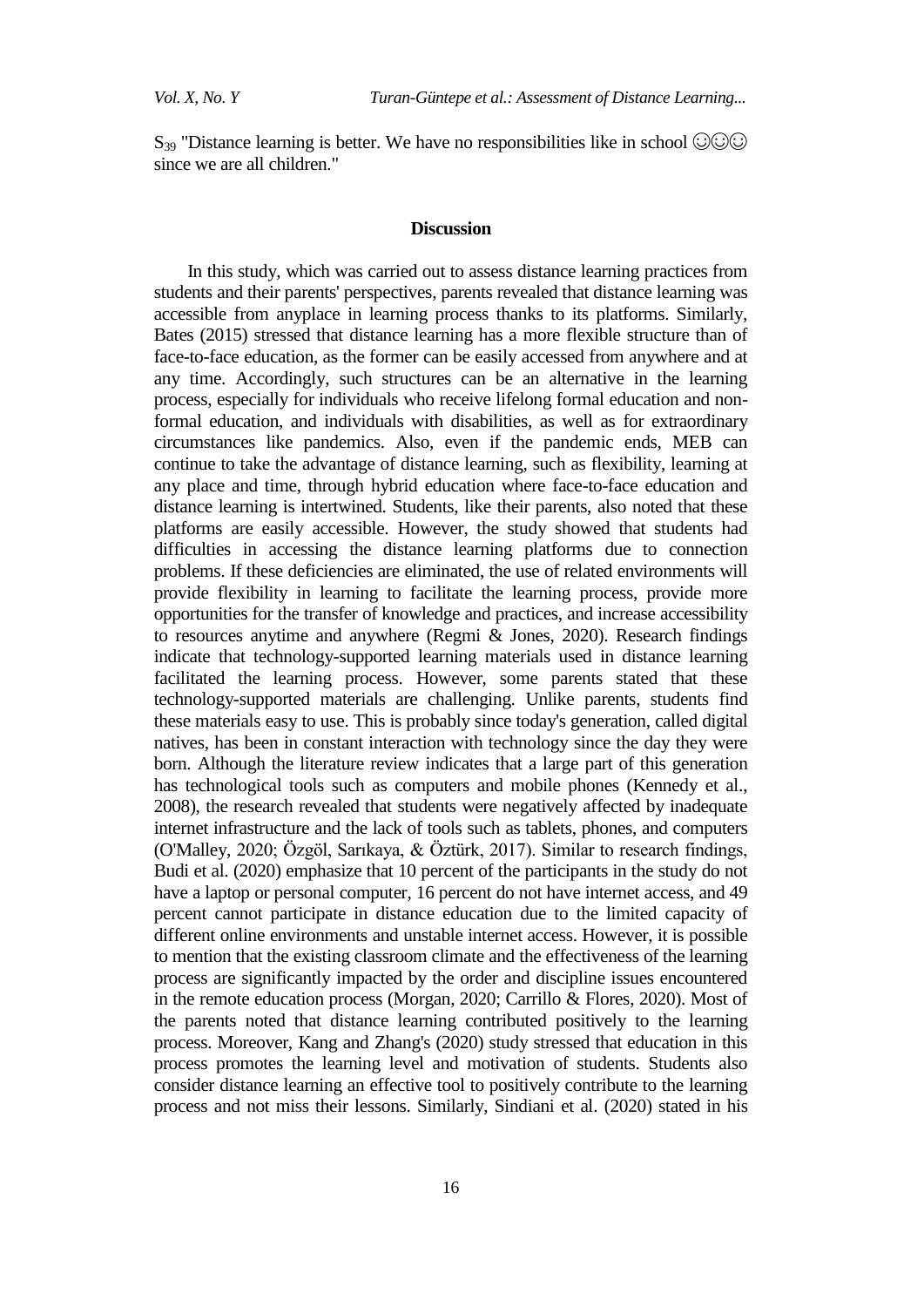research that distance learning is an excellent option for the learning process in extraordinary circumstances like pandemics. He also stated that the unexpected breaks during lessons caused by connection problems experienced in this process, short course durations, and students' longing for their teachers also adversely affected the process. Besides, as indicated in Table 5, students long for friends and teachers in distance learning platforms. Özgöl, Sarıkaya and Öztürk (2017) stated that students desire face-to-face education and that the use of distance learning practices adversely affects their self-confidence in the long term during distance learning. Additionally, the literature review also shows that when students have become distanced from face-to-face education during this period, they are less happy (Munasinghe et al., 2020) and feel lonely (Lee, Ward, Chang, & Downing, 2020). In other words, the happiness of the students in the process directly affects the active participation of the student in the learning process and student performance (Durón-Ramos, Mojica-Gómez, Villamizar-Gomez & Chacón-Andrade, 2020; Kahu, Picton, & Nelson, 2020).This may indicate that distance learning is structured solely based on learning and that pedagogical and social roles other than those of the learning process are ignored. Most parents underlined that teachers take care of their students, following them continuously during the distance learning process. Similar to parents, students also stated that their teachers guided them when needed. Lee, Fanguy, Lu, and Bligh (2021) suggest in their study that the educators' efforts to communicate with students and ensure student success during the pandemic positively affect student satisfaction, thereby the learning process. One of the key findings of the study is that teachers follow and guide students using technological materials and tools. Teachers should guide and lead in the distance learning process (Gülbahar, 2019). Although it is easy to supervise and guide students on face-to-face education, problems are experienced in student performance and supervision of their learning activities outside the school in distance learning (Balaman & Tiryaki, 2021). In this regard, we can suggest that teachers correctly positioned themselves as a guide in the distance education process and that they guide students during the process of structuring their learning, even cooperating with parents. Comparing the distance learning process with face-to-face education, the parents revealed that, of the teacher's managerial roles, those related to classroom management, such as disciplinary and supervision problems and lack of class atmosphere, are lacking. Although face-toface and virtual classrooms feature certain similarities, there remain differences between these environments, and a qualified education would be carried out if the process is well structured by considering these differences (Turan-Güntepe, 2020). Moreover, the decrease in student productivity in distance learning is one of the key findings of the study. Similarly, regarding the distance education process, Balaman and Tiryaki (2021) suggested in their study that motivation directly affects student academic performance. Furthermore, the students' disapproval of distance learning and their inability to communicate with teachers face-to-face negatively affect their attitudes towards distance learning platforms. Some studies in the literature underlined that students are not satisfied with distance learning, and favor face-to-face education (Patricia, 2020; Sindiani et al., 2020). This phenomenon may be the underestimation of fundamental issues such as how the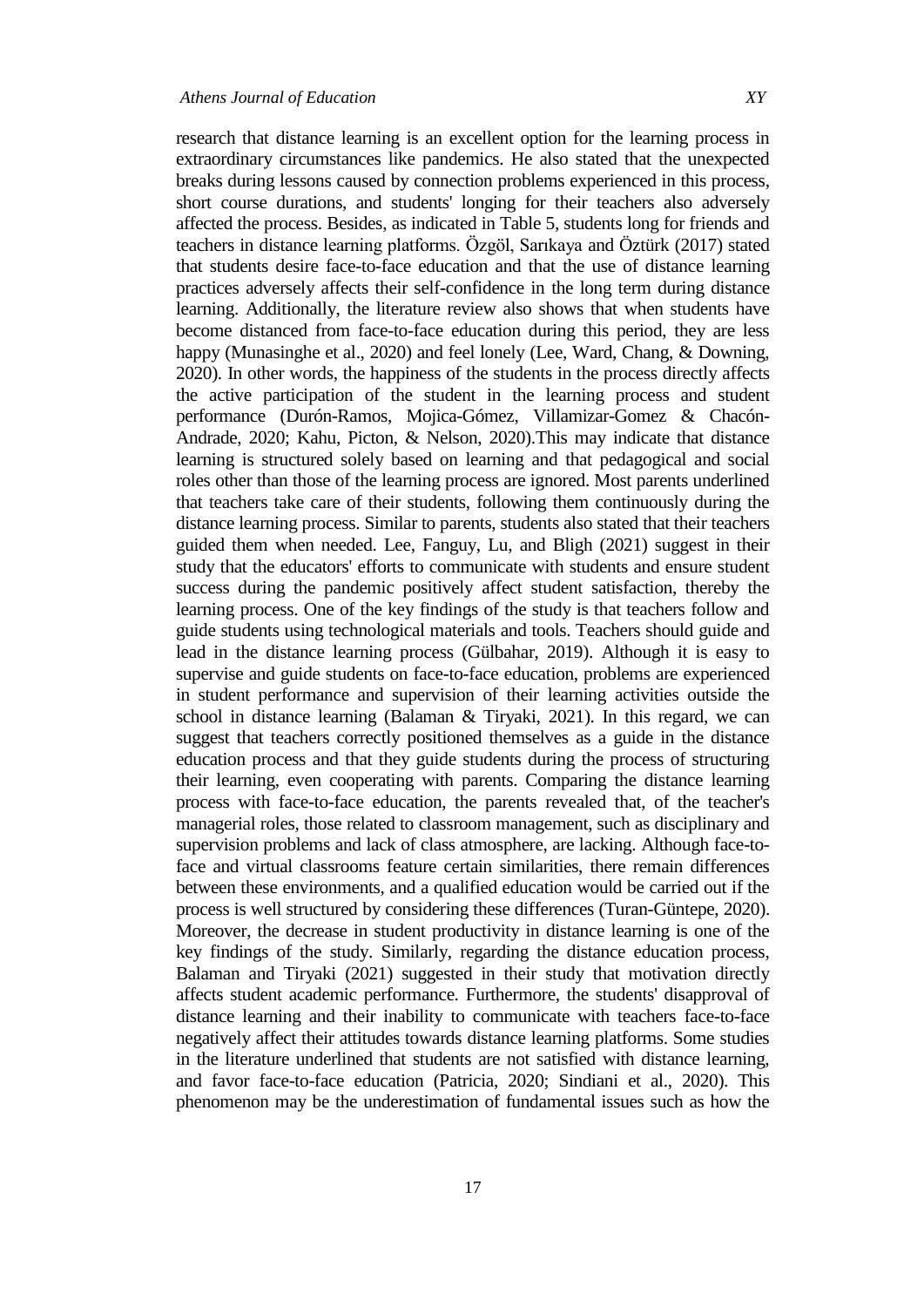teaching process should be designed, organized, and managed in the compulsory transition to the distance learning process. To remedy the situation, different instructional design modules, which are structured by considering the individual differences of the learners, can be used to increase the learners' interest, satisfaction, and motivation in the learning-teaching process, as well as contribute to their active participation in the process (Popyk, 2021).

### **Conclusion**

In the study in which the distance education process is evaluated by students and parents during the pandemic process are evaluated; it has been concluded that the applications used for distance education can be accessed from anywhere and offer a flexible environment in unexpected situations such as pandemics. In addition, it has been that the connection problems caused by the internet infrastructure in distance education cause disconnections in the lessons. The inability of students to see the teacher face-to-face and to communicate face-toface in distance education negatively affects students' approaches to distance education. At this point, building hybrid learning environments instead of using distance education completely can help students overcome their unfavorable attitudes.

Another result obtained from the study is in accordance with the roles and responsibilities of the distance education process of teacher's when students need them that guided that the student and is to lead the way. In addition, it was determined that the teacher followed the students with the technological tools that were used and cooperated with the parents in the process. However, it is possible to mention that the order and discipline problems experienced in the distance education process negatively affect the current classroom climate and the efficiency of the learning process. At this point, it can be suggested that the methods applied for disciplinary problems encountered even in face-to-face education should be integrated into the distance education process considering student profile and classroom climate.

The study results revealed distance learning should be planned in detail, and its management process should proceed in a restrained manner to enable an effective and efficient distance learning process. Finally, strengthening the Internet infrastructure or providing fast and reliable internet connection to schools, making it available to individuals to minimize connection problems in distance learning, can be an effective tool to make the process better.

#### References

Adnan, M., & Anwar, K. (2020). Online Learning amid the COVID-19 Pandemic: Students' Perspectives. *Online Submission*, *2*(1), 45-51.

Aristovnik, A., Keržič, D., Ravšelj, D., Tomaževič, N., & Umek, L. (2020). Impacts of the COVID-19 Pandemic on Life of Higher Education Students: A Global Perspective. *Sustainability*, *12*(20), 8438.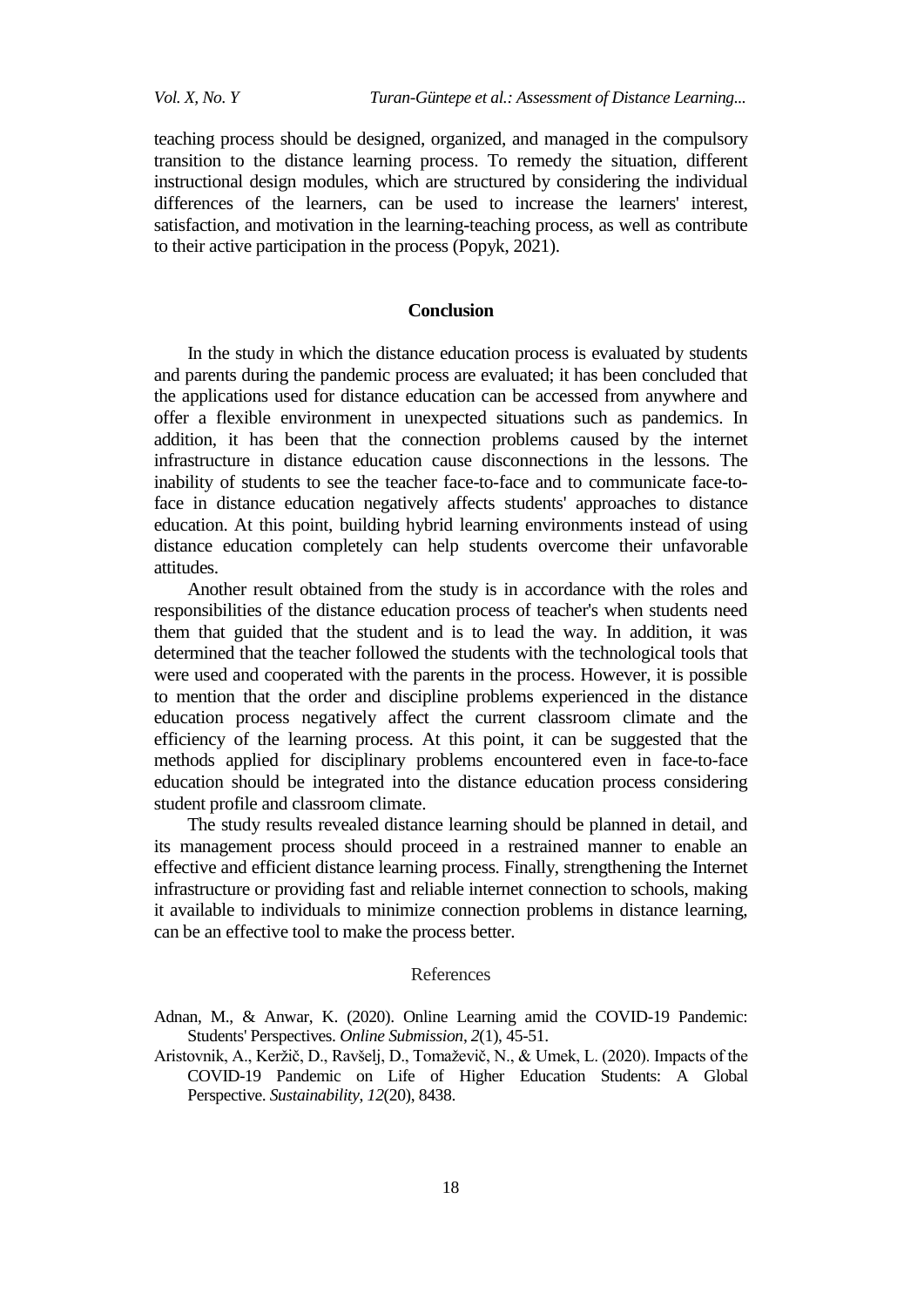- Bakioğlu, A. & Can, E. (2014). *Quality and Accreditation in Distance Education*. Vize Publishing.
- Bakioğlu, B., & Çevik, M. (2020). Science Teachers' Views on Distance Education in the COVID-19 Pandemic Process. *Electronic Turkish Studies, 15*(4), 109-129.
- Balaman, F., & Tiryaki, S. H. (2021). The Opinions of Teachers About Compulsory Distance Education due to Corona Virus (COVID-19). *Journal of the Human and Social Sciences Researches, 10*(1), 52-84.
- Bates, R. H. (2015). *When Things Fell Apart*. Cambridge University Press.
- Bayburtlu, Y. S. (2020). Turkish Education During COVID-19 Pandemic Distance Education Process. *Electronic Turkish Studies*, *15*(4), 131-151.
- Berge, Z. L. (1995). Facilitating Computer Conferencing: Recommendations from the Field. *Educational Technology*, *35*(1), 22-30.
- Bozkurt, A. (2020). Coronavirus (COVID-19) Pandemic Process and Evaluations for Education in the Post-Pandemic World: New Normal and New Education Paradigm. *Journal of Open Education Applications and Research*, *6*(3), 112-142.
- Budi, H. S., Ludjen, J. S. M., Aula, A. C., Prathama, F. A., Maulana, R., Siswoyo, et al. (2020). Distance Learning (DL) Strategies To Fight Coronavirus (COVID-19) Pandemic at Higher Education in Indonesia. *International Journal of Psychosocial Rehabilitation, 24*(7), 8777–8782.
- Çakın, M., & Akyavuz, E. K. (2020). The COVID-19 Process and its Reflection on Education: An Analysis on Teachers' Opinions. International *Journal of Social Sciences and Education Research, 6(*2), 165-186.
- Carrillo, C. & Flores, M. A., (2020). COVID-19 and Teacher Education: A literature review of Online Teaching and Learning practices. *European Journal of Teacher Education, 43*(4), 466-487.
- Cicha, K., Rizun, M., Rutecka, P., & Strzelecki, A. (2021). COVID-19 and Higher Education: First-Year Students' Expectations Toward Distance Learning. *Sustainability, 13*(4), 1889.
- Dabbagh, N. (2007). The Online Learner: Characteristics and Pedagogical Implications. *Contemporary Issues in Technology and Teacher Education, 7*(3), 217-226.
- Daniel, J. (2020). Education and the COVID-19 Pandemic. *Prospects, 49*(1), 91-96.
- Durón-Ramos, M. F., Mojica-Gómez, P. A., Villamizar-Gomez, K., & Chacón-Andrade, E. R. (2020). Impact of Positive Personal Traits on University Student Engagement in Mexico, Colombia, and El Salvador. *Frontiers in Education*, *5*(12),1-6.
- Ewing, L. A., & Cooper, H. B. (2021). Technology-Enabled Remote Learning During COVID-19: Perspectives of Australian Teachers, Students and Parents. *Technology, Pedagogy and Education*, *30*(1), 41-57.
- General Directorate of Innovation and Educational Technologies YEĞİTEK (2020). *Increase in EBA and Live Classroom Usage Hours.* YEĞİTEK.
- Gewin, V. (2020). Five Tips For Moving Teaching Online as COVID-19 Takes Hold. *Nature, 580*(7802), 295-297.
- Gülbahar, Y. (2019). *E-learning*. Ankara: Pegem Publishing.
- Hanan, A., Firman, E., & Terasne, T. (2022). Investigating English Lecturers' Strategies of Committing Online Written Corrective Feedback During COVID-19 Pandemic. *Journal of Languages and Language Teaching, 10*(1), 46-55.
- Hebebci, M. T., Bertiz, Y., & Alan, S. (2020). Investigation of Views of Students and Teachers on Distance Education Practices During the Coronavirus (COVID-19) Pandemic. *International Journal of Technology in Education and Science (IJTES), 4*(4), 267-282.
- Hodges, C., Moore, S., Lockee, B., Trust, T., & Bond, A. (2020). The Difference Between Emergency Remote Teaching and Online Learning. *Educause Review, 27*, 1-12.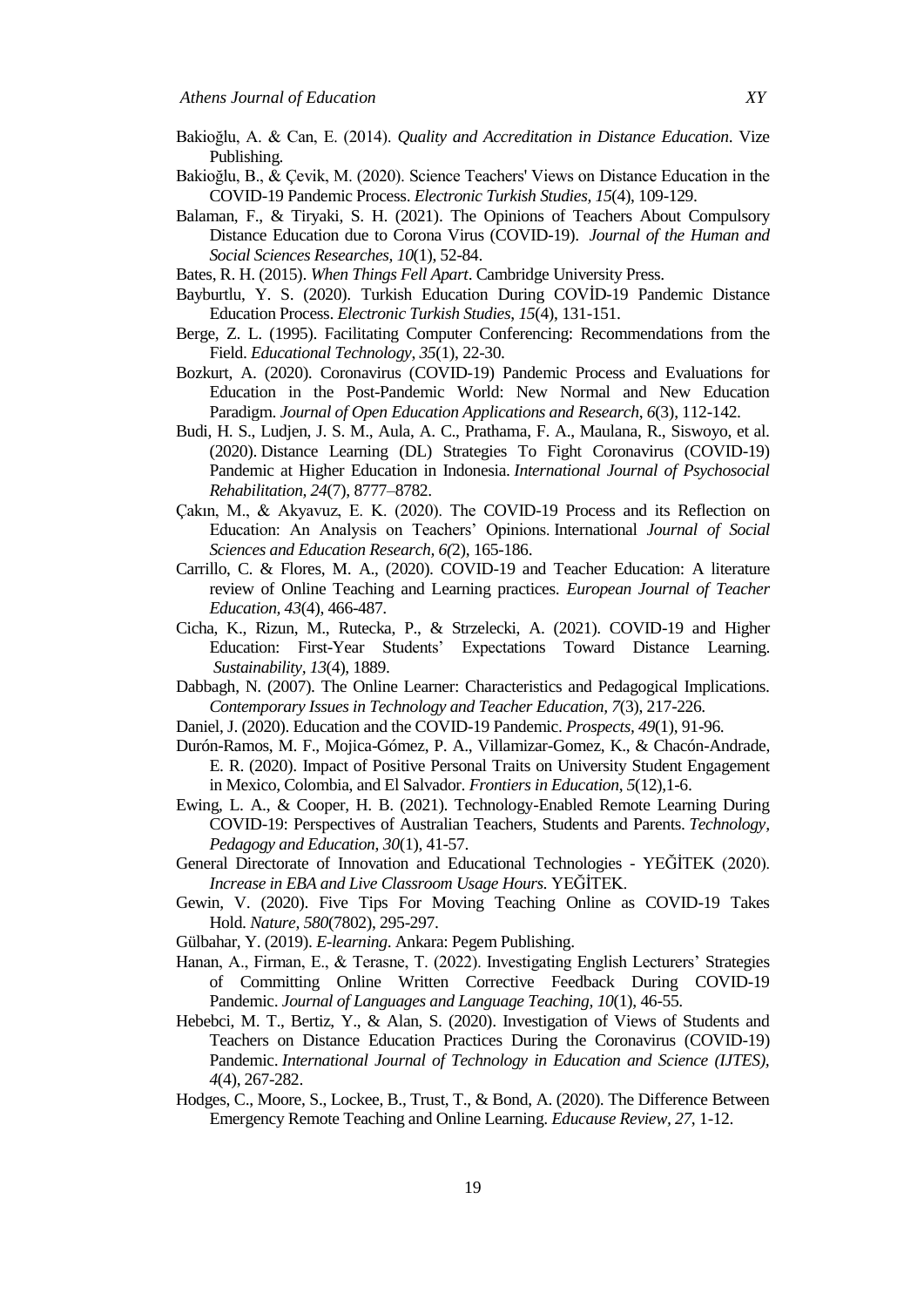- Huang, R. H., Liu, D. J., Tlili, A., Yang, J. F., & Wang, H. H. (2020). *Handbook on Facilitating Flexible Learning During Educational Disruption: The Chinese Experience in Maintaining Undisrupted Learning in COVID-19 Outbreak.* Smart Learning Institute of Beijing Normal University.
- Kahu, E. R., Picton, C., & Nelson, K. (2020). Pathways of Engagement: A longitudinal Study of the First-Year Student Experience in the Educational Interface. *Higher Education, 79*(4), 657-673.
- Kang, X. & Zhang, W. (2020). An Experimental Case Study on Forumbased Online Teaching to Improve Student's Engagement and Motivation in Higher Education. *Interactive Learning Environments, 28*(7), 1-12.
- Kapıdere, M., & Çetinkaya, H. N. (2017). An Evulation of Mobile Application of Education Informatics Network (EBA*). International Journal of Active Learning, 2*(2), 1-14.
- KarakuĢ, N., Ucuzsatar, N., Karacaoğlu, M. Ö., Esendemir, N., & Bayraktar, D. (2020). Turkish Teacher Candidates' Views on Distance Education. *Journal of Language and Literature Studies,* (19), 220-241.
- Kaya, I., Mutlu-Bayraktar, D., & Inan-Kaya, G. (2022). Digital Media Use of Preschool-Aged Children During the COVID-19 Pandemic: Parent Perspectives. In *Policies and Procedures for the İmplementation of Safe and Healthy Educational Environments: Post-COVID-19 Perspectives* (pp. 182-202). IGI Global.
- Kennedy, G., Judd, T., Churchward, A., Gray, K., & Krause, K. (2008). First Year Students' Experiences with Technology: Are they Really Digital Natives? *Australasian Journal of Educational Technology, 24*(1), 108-122.
- Lee, K., Fanguy, M., Lu, X. S., & Bligh, B. (2021). Student Learning During COVID-19: It was Not as Bad as we Feared. *Distance Education*, *42*(1), 164-172.
- Lee, S. J., Ward, K. P., Chang, O. D. & Downing, K. M. (2020). Parenting Activities and the Transition to Home-based Education During the COVID-19 Pandemic. *Children and Youth Services Review*, *122*(117), 1-10.
- Liu, C. K., Hertzmann, A., & Popović, Z. (2005). Learning Physics-based Motion Style with Nonlinear Inverse Optimization. *ACM Transactions on Graphics (TOG)*, *24*(3), 1071-1081.
- Malandrino, A., & Sager, F. (2021). Can Teachers' Discretion Enhance the Role of Professionalism in Times of Crisis? A Comparative Policy Analysis of Distance Teaching in Italy and Switzerland During the COVID-19 Pandemic. *Journal of Comparative Policy Analysis: Research and Practice*, *23*(1), 74-84.
- Maity, S., Sahu, T. N., & Sen, N. (2022). COVID-19 and Digital Primary Education: Impact and Strategies for Sustainable Development. *Journal of Development Policy and Practice, 7*(1), 10-30.
- Marek, M. W., Chew, C. S., & Wu, W. C. V. (2021). Teacher Experiences in Converting Classes to Distance Learning in the COVID-19 Pandemic. *International Journal of Distance Education Technologies (IJDET)*, *19*(1), 40-60.
- MEB (2020a, November 20). *Education Informatics Network Class Based Timeline*. Republic of Turkey Ministry of National Education, General Directorate of Innovation and Educational Technologies.
- MEB (2020b, November 18). *Details of the Distance Education Process*. Available at: [https://www.meb.gov.tr/uzaktan-egitim-surecinin-detaylari/haber/21990/tr.](https://www.meb.gov.tr/uzaktan-egitim-surecinin-detaylari/haber/21990/tr)
- MEB (2020c, November 21). *EBA Asistan. Republic of Turkey Ministry of National Education*. Available at: https://www.meb.gov.tr/eba-asistan-uzaktan-egitimdecevapsiz-soru-birakmayacak/haber/20829/tr.
- Miles, M. B., & Huberman, A. M. (1994). *An Expanded Sourcebook-Qualitative Data Analysis*. 2nd Edition. London: SAGE Publications.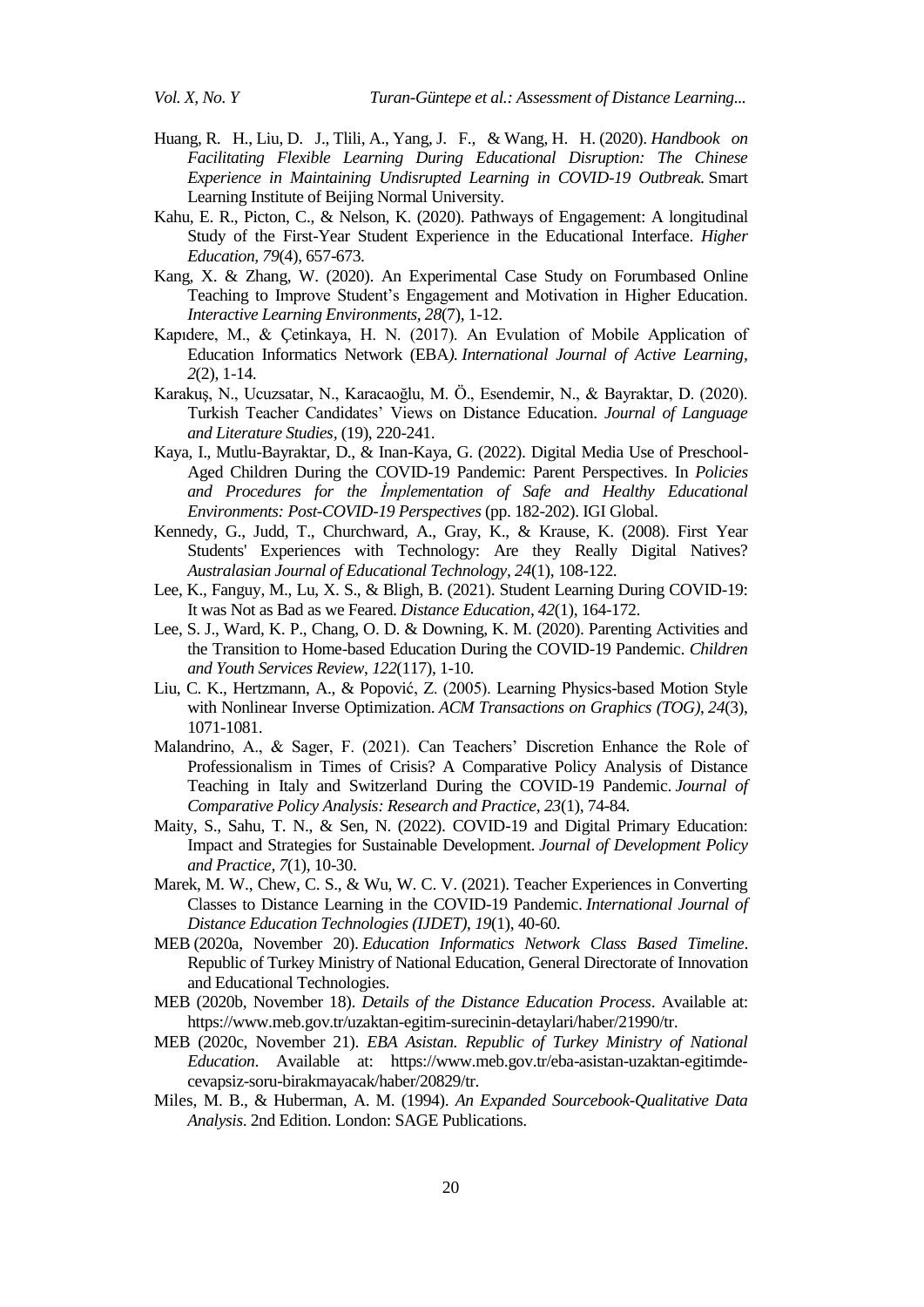- Moliner, L., & Alegre, F. (2022). COVID-19 Restrictions and its Influence on Students' Mathematics Achievement in Spain. *Education Sciences*, *12*(2), 105.
- Moore, M. G., & Kearsley, G. (2012). *Distance Education: A Systematic View of Online Learning.* 3rd Edition. Belmont, VA: Wadsworth Cengage Learning.
- Morgan, H. (2020). Best Practices for Implementing Remote Learning During a Pandemic, the Clearing House, *Journal of Educational Strategies, Issues And Ideas*, *93*(3), 135-141.
- Munasinghe, S., Sperandei, S., Freebairn, L., Conroy, E., Jani, H., Marjanovic, S., et al. (2020). The Impact of Physical Distancing Policies During the COVID-19 Pandemic on Health and Well-Being Among Australian Adolescents, *Journal of Adolescent Health, 67*, 653-661.
- Nafsi, N. R. R., & Maryanti, R. (2022). Analysis of Teacher Skills in E-Learning Content Development During Distance Learning During the COVID-19 Pandemic. *ASEAN Journal of Science and Engineering Education*, *1*(2), 131-140.
- Newby, T., Stepich, D., Lehman, J., & Russell, J. (2006). Recommended Books. *Journal of Computing in Higher Education*, *18*(1), 135.
- Njie, B., & Asimiran, S. (2014). Case Study as a Choice in Qualitative Methodology. *Journal of Research & Method in Education*, *4*(3), 35-40.
- O'Malley, B. (2020, November 21). *Digital Divide 'Catastrophic' for Many Students – World Bank*. University World News.
- Özer, M. (2020). COVID-19 Outbreak of the Policy Process Steps Taken by the Ministry of Education in Turkey. *Kastamonu Education Journal, 28*(3), 1124-1129.
- $\ddot{O}$ zgöl, M., Sarikaya, İ., & Öztürk, M. (2017). Students' and Teaching Staff's Assessments Regarding Distance Education Applications in Formal Education. *Journal of Higher Education and Science*, *7*(2), 294-304.
- Patricia, A. (2020). College Students' Use and Acceptance of Emergency Online Learning due to COVID-19. *International Journal of Educational Research Open, 99*(104), 1- 33.
- Pınar, M. A., & Dönel Akgül, G. (2020). The Opinions of Secondary School Students About Giving Science Courses with Distance Education During the COVID-19 Pandemic. *Journal of Current Researches on Social Sciences, 10*(2), 461-486.
- Popyk, A. (2021). The Impact of Distance Learning on the Social Practices of School Children During the COVID-19 Pandemic: Reconstructing Values of Migrant Children in Poland. *European Societies, 23*(sup1), S530-S544.
- Regmi, K.,& Jones, L. (2020) A Systematic Review of the Factors, Enablers and Barriers Affecting E-Learning in Health Sciences Education. *BMC Medical Education 20*(1): 91.
- Reimers, F. M., & Schleicher, A. (2020). A Framework to Guide an Education Response to the COVID-19 Pandemic of 2020. OECD.
- Salas-Pilco, S. Z., Yang, Y., & Zhang, Z. (2022). Student Engagement in Online Learning in Latin American Higher Education During the COVID‐19 Pandemic: A Systematic Review. *British Journal of Educational Technology*,(Feb),1-27.
- Schreiber, J. B. & Asner-Self, K. (2011). *The Interrelationship of Questions, Sampling, Design and Analysis*. Hoboken, NJ: John Wiley & Sons.
- Shaban, R. (2009). Robert K. Yin, Case Study Research: Design and Methods. *Australasian Emergency Nursing Journal 12*(5), 59-60.
- Shagiakhmetova, M. N., Bystritskaya, E. V., Demir, S., Stepanov, R. A., Grishnova, E. E., & Kryukova, N. I. (2022). Primary Teachers Difficulties Related to Compulsory Distance Education During COVID-19. *Contemporary Educational Technology 14*(2), ep357.